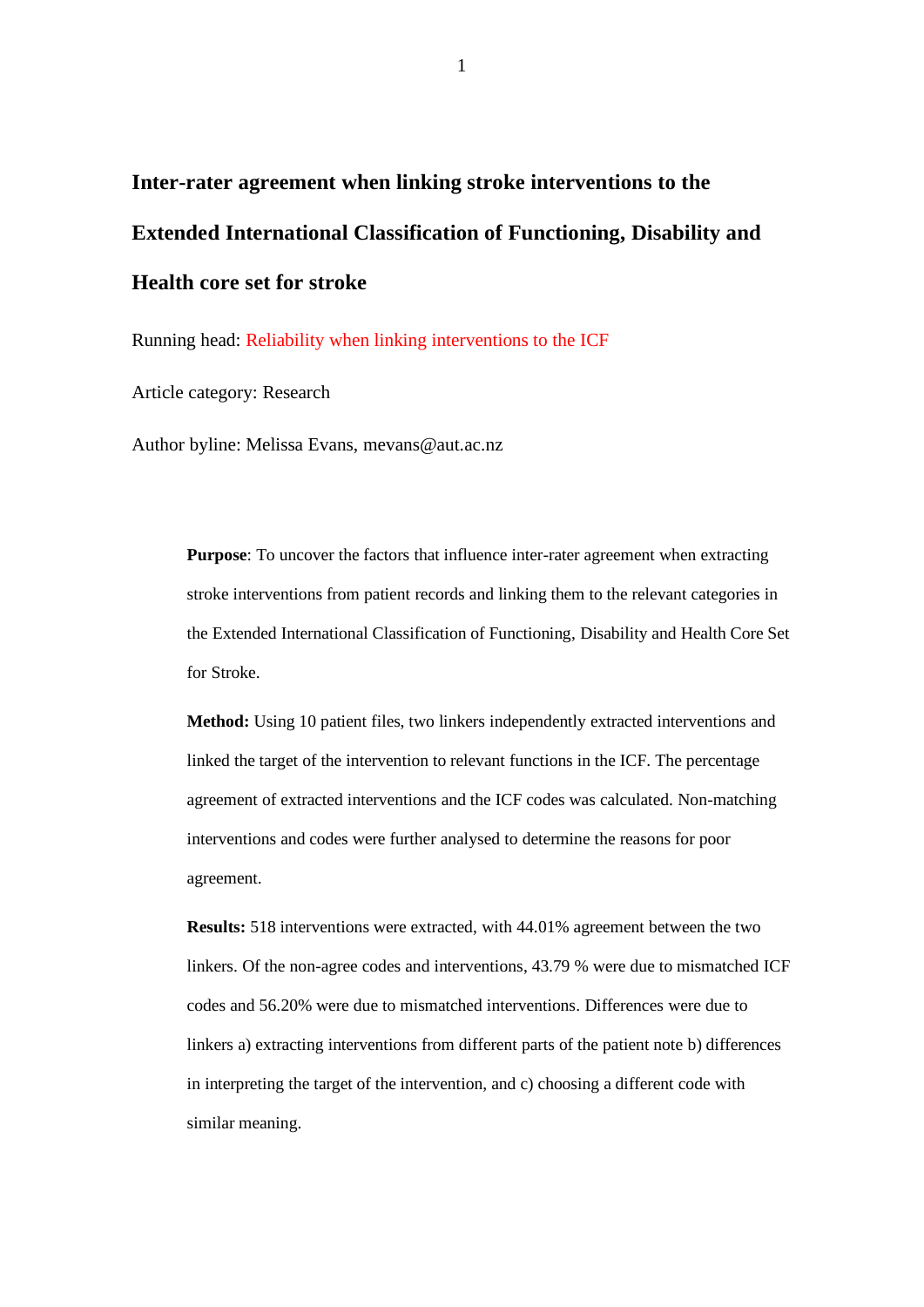**Conclusion:** Greater reliability when linking interventions to ICF codes can be achieved by; health services using a consistent progress note that uses ICF language, recording the intervention aim, linkers knowing the aims of each discipline's interventions and using multiple reliability checks and analysis to inform the linking method.

## **Introduction**

The International Classification of Functioning, Disability and Health (ICF) is the World Health Organization classification system to describe human functioning and relevant environmental factors. It provides a comprehensive coverage of the functions associated with health conditions and definitions for each function and environmental factor. Relating interventions to a common reference framework identifies the health and health related domains that are addressed by the intervention, and enables different interventions to be compared across research studies and rehabilitation facilities (1). This allows services to determine the quality and equity of rehabilitation and identify whether a service is meeting the needs of specific patient groups (2).

Linking rehabilitation intervention targets to the ICF is not common in the literature, and only 5 studies have used the ICF in this way (3, 4, 5, 6, 7). In the future, this method will become redundant as researchers will be able to classify interventions according to the International Classification of Health Interventions (ICHI) (2). The development of the ICHI and the digital browser will "support the production of consistently coded data" (8,p.8). However, there will be a time lag before countries and services adopt the ICHI to record and classify interventions in patient notes. In the interim, researchers can select interventions from the free text in patient notes and classify the target function of the intervention using the ICHI browser. Both these processes can cause poor reliability as researchers are required to interpret what is an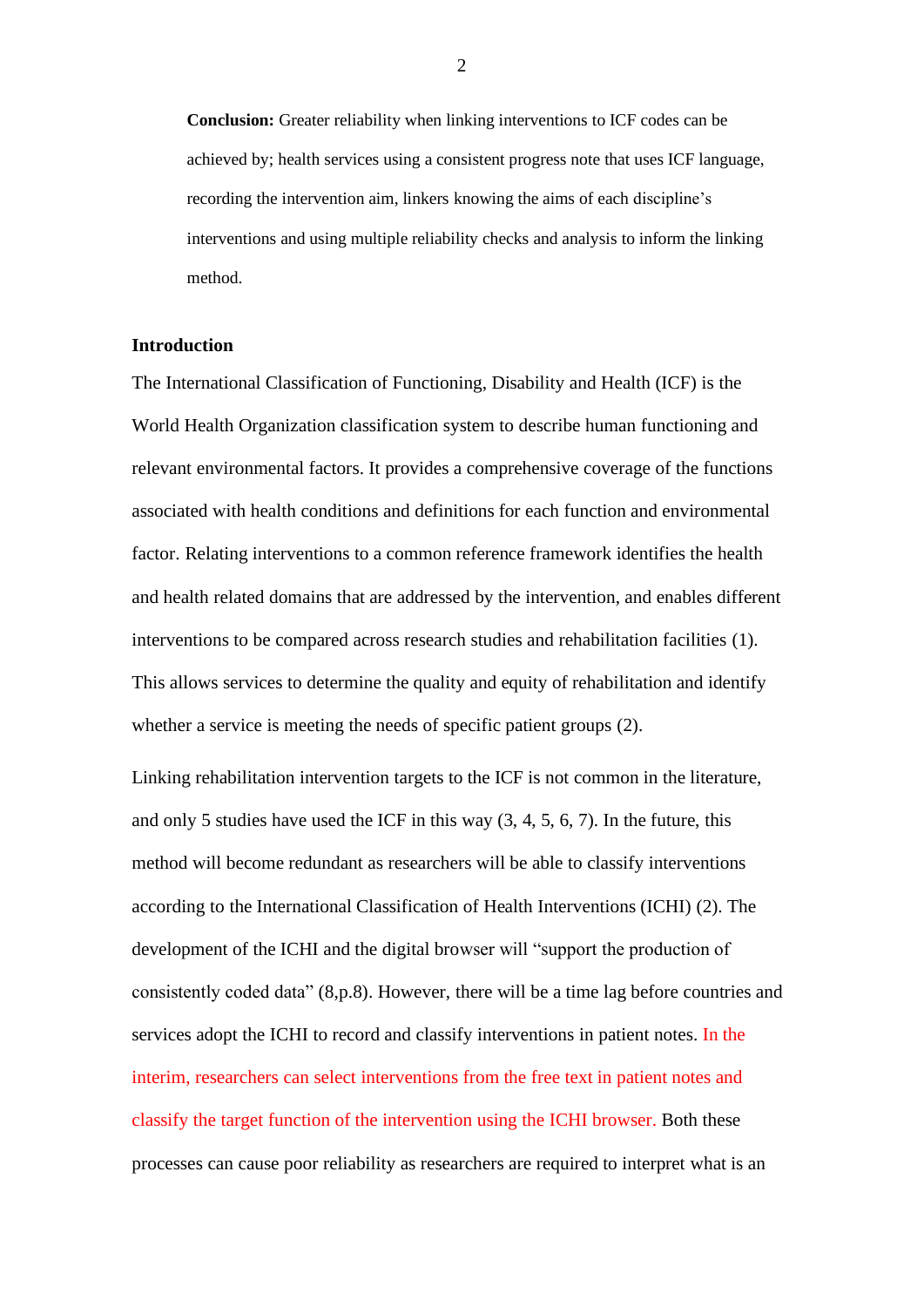intervention from the patient record and select the most appropriate target of the intervention.

The study reported here involved two independent linkers, who used the linking rules developed by Cieza et al. (1) to extract interventions from ten digital patient records provided by community stroke rehabilitation services. The linkers used their knowledge of the ICF and interventions for stroke to link the target function of the intervention to one or more of the 166 categories in the Extended International Core Set for Stroke (EICSS). The EICSS is validated by physicians, occupational therapists and physiotherapists, and represents the problems that are most commonly addressed by these professions (9, 10, 11). The primary aim of this research was to investigate the inter-rater agreement between two independent linkers when extracting interventions from patient digital records, and when linking the target of the intervention to an ICF code. The secondary aims were to analyse factors that reduce inter-rater reliability; and make recommendations to improve inter-rater reliability in similar studies.

## **Methods**

#### *Overview*

The primary researcher (ME) randomly selected 10 patient records from 113 patient records used in a larger study that explored the provision of community stroke rehabilitation to patients living in Auckland, New Zealand between 2016 and 2017. The patient's name and address were removed from the records by hospital staff before the researchers accessed a copy. Ethical approval for the study was granted by the New Zealand Health and Disability Ethics Committee and the three district health boards (DHB) that held the patient records.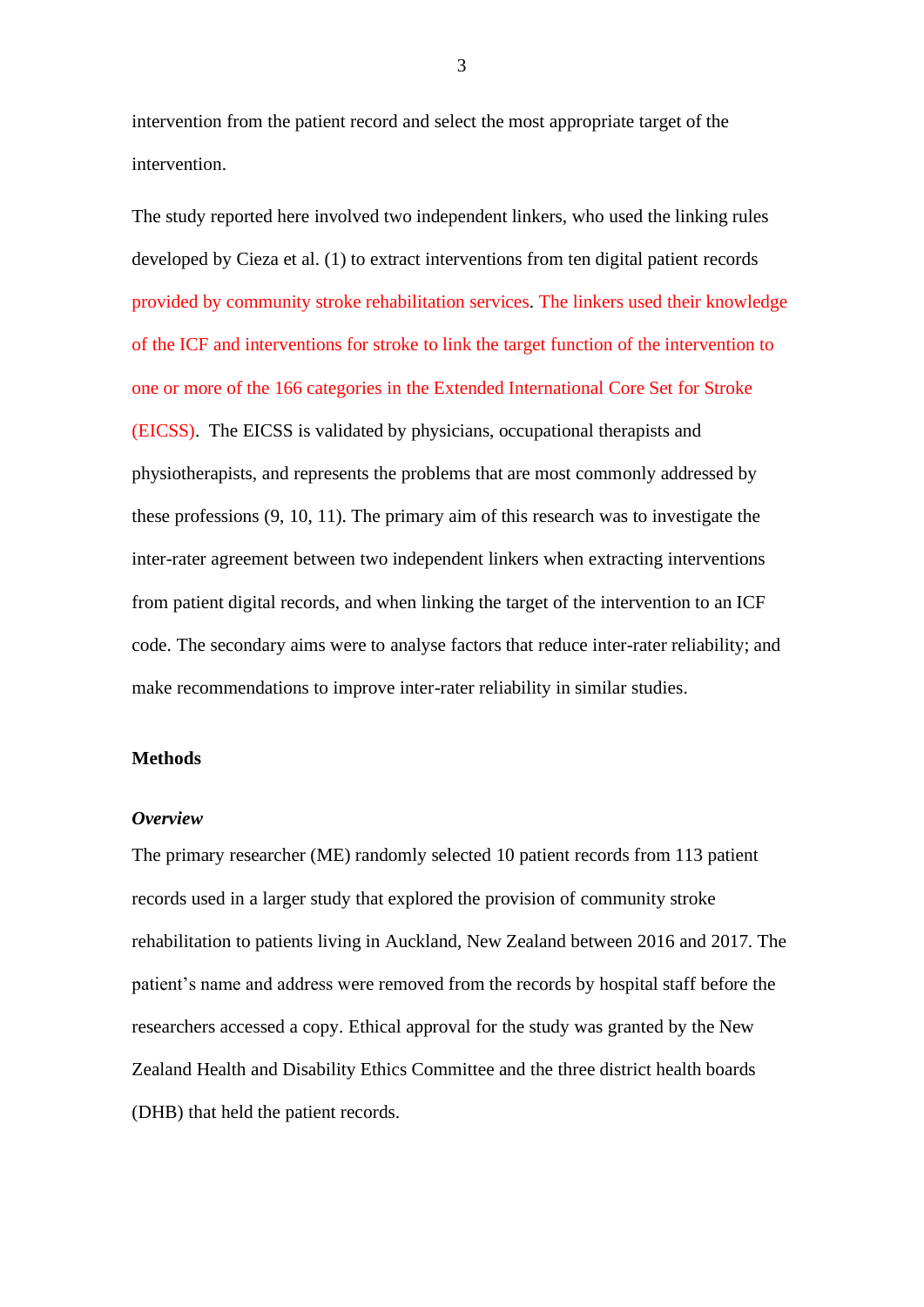The rehabilitation team at each DHB consisted of a social worker, physiotherapist, speech language therapist, dietician, occupational therapist, nurse and rehabilitation assistants (student health professionals also contributed to the records). The ten records were from people aged 62 to 89 years (mean age 73) and 5 were male. In this group there were Māori (4), NZ European (4) and Samoan (1) and one record where the demographic data were not recorded.

#### *Data collection*

Two researchers (or linkers) involved in the study were; ME, a New Zealand educated occupational therapist (40 years since qualifying) who has worked in the stroke rehabilitation area and has had prior experience linking stroke interventions to the ICF, and CS, a UK educated physiotherapist (45 years since qualifying) who has been involved in the development and maintenance of the ICF but has limited recent experience of stroke rehabilitation.

Interventions were defined as activities in the home or community that were prescribed and supervised by a health professional or student health professional and administrative activities to access funding for equipment and home modifications. The following activities are excluded in this definition: patient assessments, meetings, referrals, and phone conversations with the patient, family, and health professionals.

### *Data extraction and coding*

Both linkers worked independently, following the same data extraction and coding process and only meeting to discuss the non-agree codes after the results had been calculated. For each patient file, each linker extracted the date of each therapy session, the health discipline providing the intervention and the actual words from the patient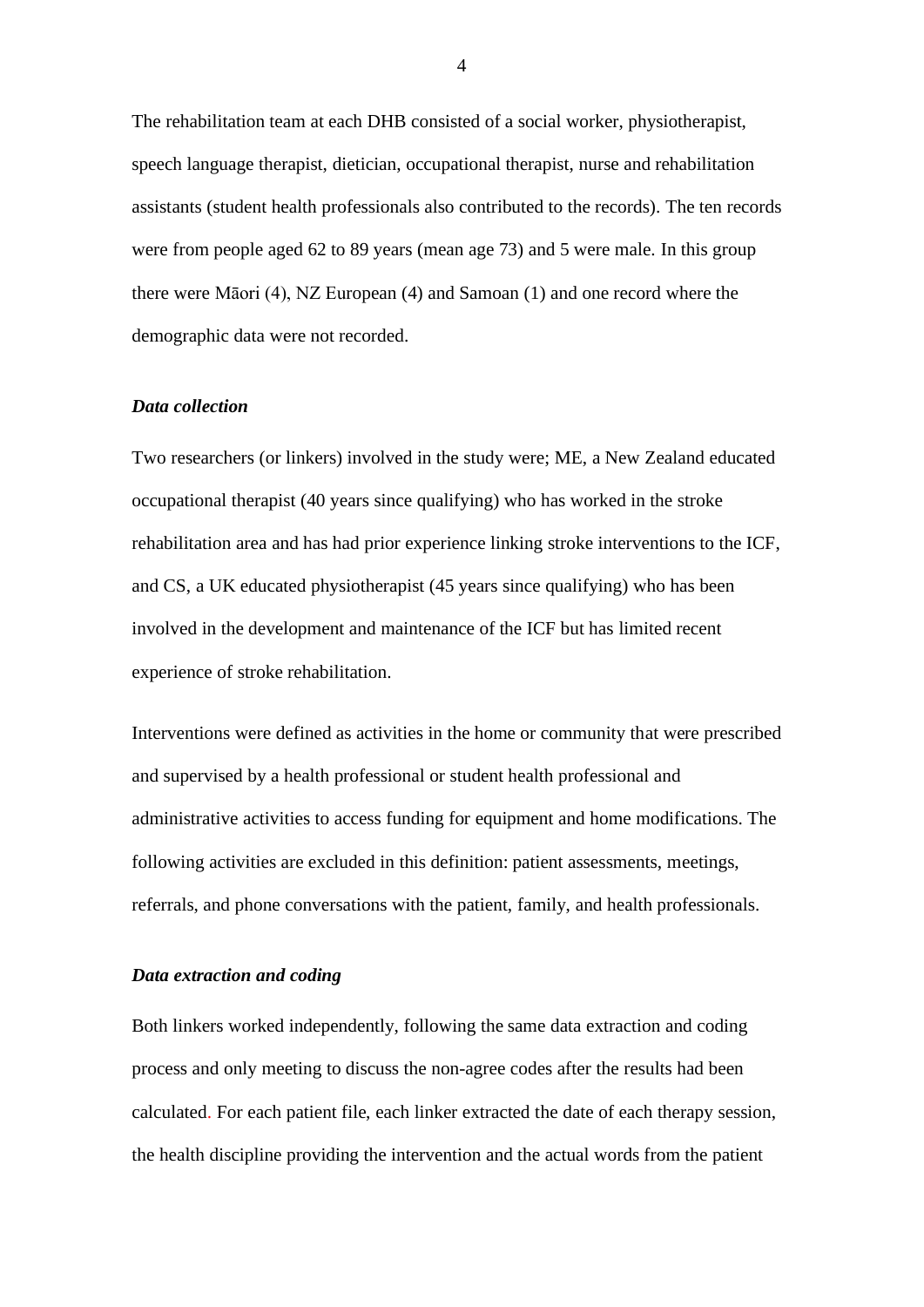record describing the intervention and transferred that information to an Excel spreadsheet. Linkers then selected the target of the intervention from a drop-down list in the Excel spreadsheet. The action of selecting an intervention target automatically selected an EICSS code. The list of intervention targets and pre-determined ICF codes were drawn from an earlier study by ME and colleagues that investigated interventions and targets of intervention in a similar community stroke service (6). There could be more than one target function per intervention.

To improve the consistency of coding, for difficult or ambiguous concepts, linkers were provided with a protocol showing typical interventions and their assigned codes. This protocol had been developed based on feedback given by an independent ICF expert (CH) on samples of coding provided by ME. The use of a protocol for concepts that could be coded to two or more different codes was recommended by Cieza et al. (12), and has previously been used by researchers to improve reliability of coding (13, 14, 15). As the 2005 linking rules were used, linkers could assign one or more targets and therefore one or more codes to an intervention. An example of extracted interventions, targets, and linked ICF code is presented in Table 1.

< Table 1. Example of extracted intervention, targets and linked ICF code>

## *Data analysis*

Data were analysed in four stages. Stage 1 organised the data into four categories based on when linkers recorded: the same intervention and code; interventions and codes did not agree; same intervention and same ICF chapter, but the ICF code did not agree (less specific); and same intervention but did not agree at ICF chapter and code (Table 2). The data from each patient record were summed and then combined for all 10 patient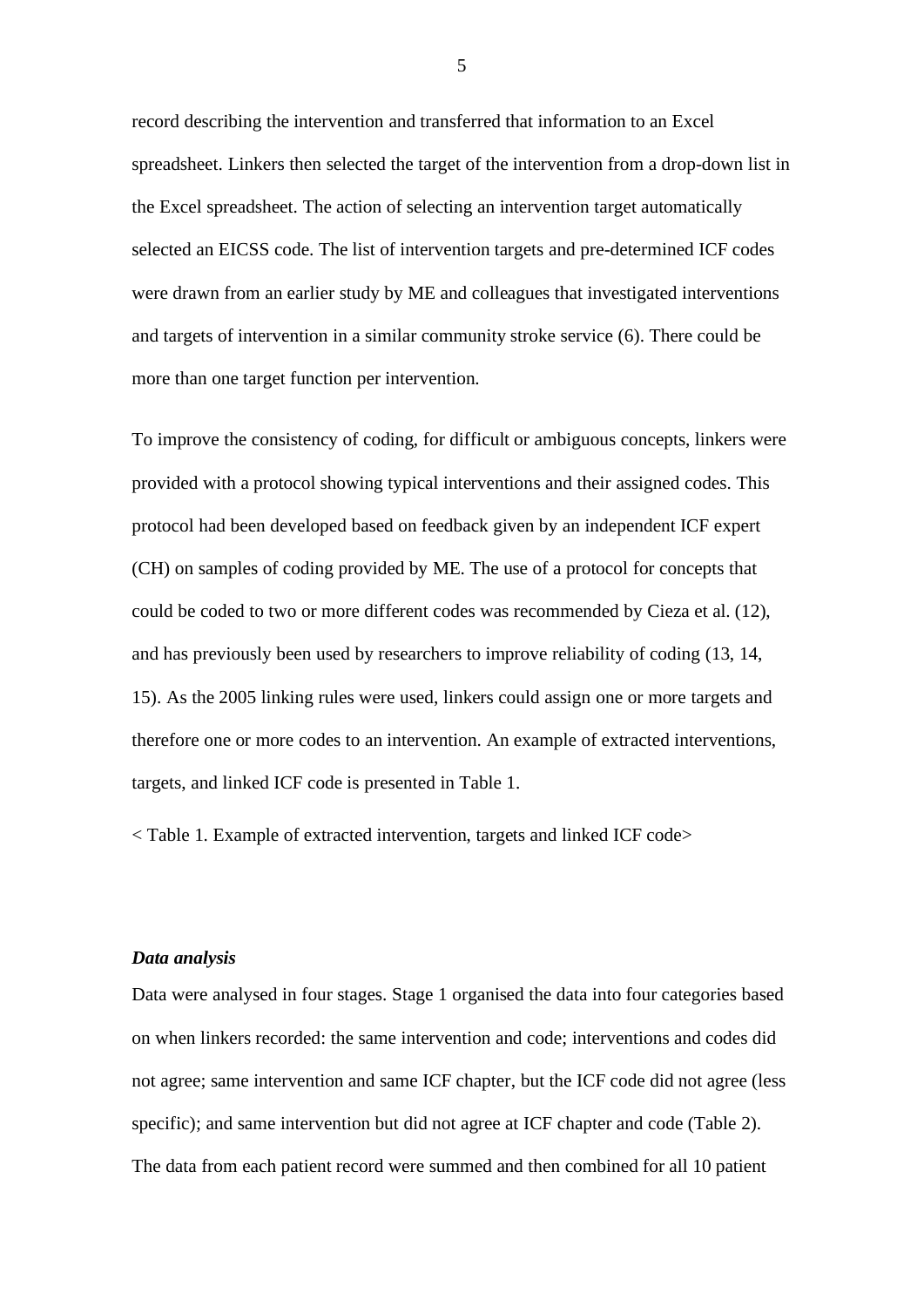records. An overall percentage agreement was calculated for the same interventions and codes (including chapter codes) recorded by both linkers. The criteria for acceptable percentage agreement between the two linkers was 70% (16).

In stage 2, using the extracted interventions from both linkers, the average number was calculated for: the interventions per day, the targets per ICF component (body function, activities, participation and environmental factors), and the targets per ICF chapters (sub-headings under each component). This information described the density of concepts that needed to be extracted by the linker. It is assumed that with a higher density of concepts, there will be a higher risk of mismatched interventions between the two linkers.

In stage 3, a consensus list of interventions and codes was developed based on a consensus agreement with the other linker (CS). Following this, the extracted interventions and coding of each linker were compared to the consensus list. This analysis revealed the number of times: a) each linker had an intervention and code different to the consensus list, b) the number of times when both linkers selected the same intervention and code as the consensus list, the discrepancies in coding and whether this was due to the linker choosing an incorrect code or intervention. In stage 4, the discrepancies for each patient file and the whole data set were identified and problematic interventions and codes were analysed. (Tables 3, 4, 5 and 6).

## **Results**

Across the 10 patient records, patients received on average 17.8 days of rehabilitation. The linkers extracted 518 interventions, with an average of 3 interventions per day from between one and six disciplines. In each treatment session, interventions on average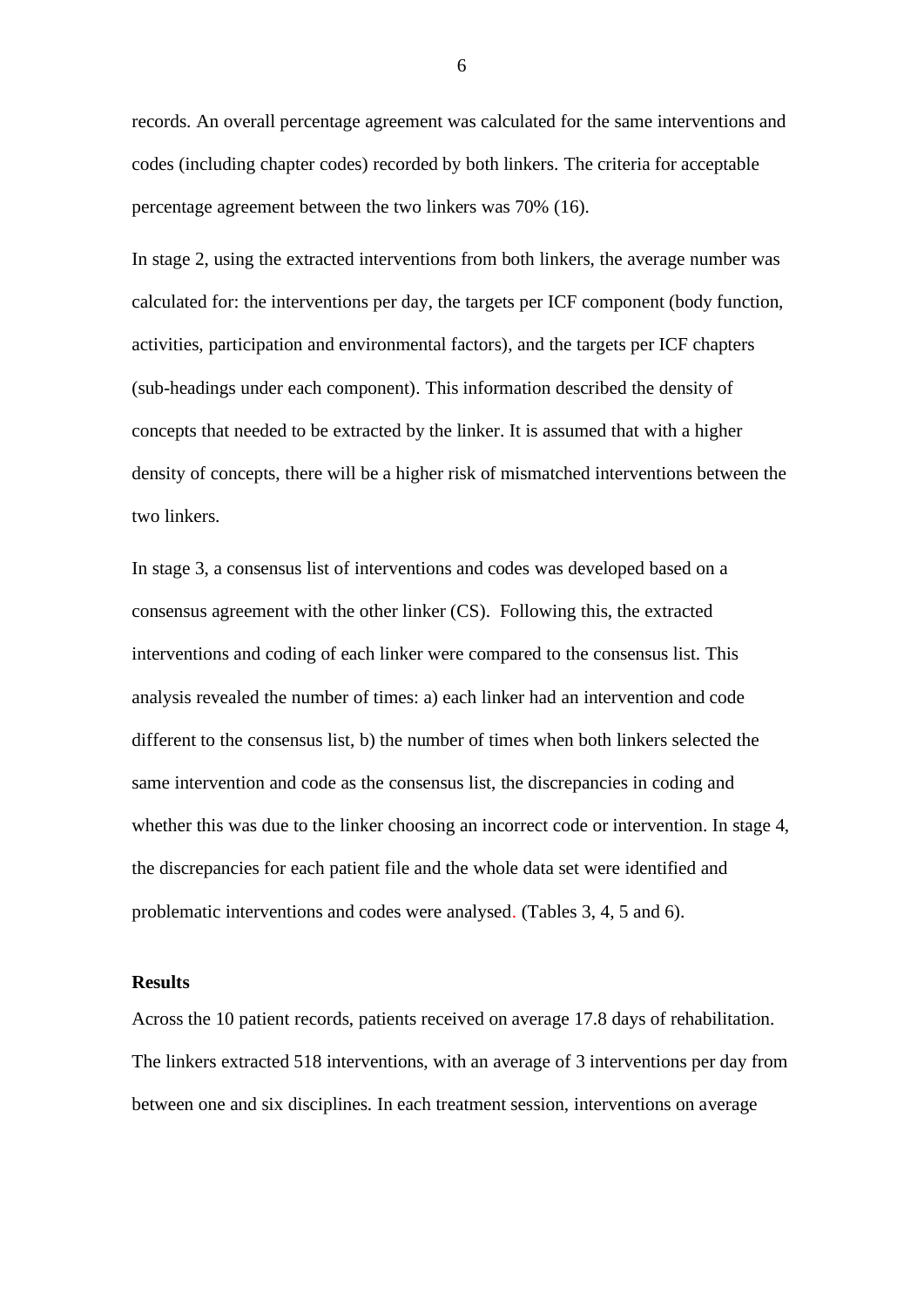were related to 1.59 components of the ICF and linked to 2 or more chapters in that component (2.27 avg.).

In comparing the results of linking interventions to ICF codes, the linkers identified the same intervention and code 228 times, resulting in a percentage agreement of 44.01. The percentage agreement increased to 51.93 when including interventions matched to the same ICF chapter, but where the specific ICF code did not agree. Of the 290 nonagree codes and interventions, 43.79 % (n=127) were due to mismatched codes and 56.20% (n=163) were due to mismatched interventions. Of the mis-matched codes, 32.28% (n=41) matched at the less specific chapter level and 67.71% (n=86) were mismatched. Of the mis-matched interventions (n=163), 85 were from linker 1 and 78 from linker 2 (Table 2).

<Table 2. Numbers of agree and non-agree codes and interventions from the two linkers>

After reviewing the differences between the two linkers, ME and CS came to a consensus agreement on a selection of interventions and targets that were consistently mismatched. Following this, all the patient records were recoded based on the consensus agreement for mismatched codes and recommendations in the coding protocol. Coding that was same between the two linkers was retained. Following this, the extracted interventions and coding of each linker were compared to the consensus coding for each extracted intervention. Across the 518 codes, ME had 359 (67.91%) and CS had 360 (68.43%) codes that were the same as the consensus coding. The close alignment of the overall accuracy of the linkers indicates that no one linker was more proficient than the other. Both linkers had a similar proportion of codes that did not match the consensus coding, which indicates that the linkers had different perceptions on how to code the interventions.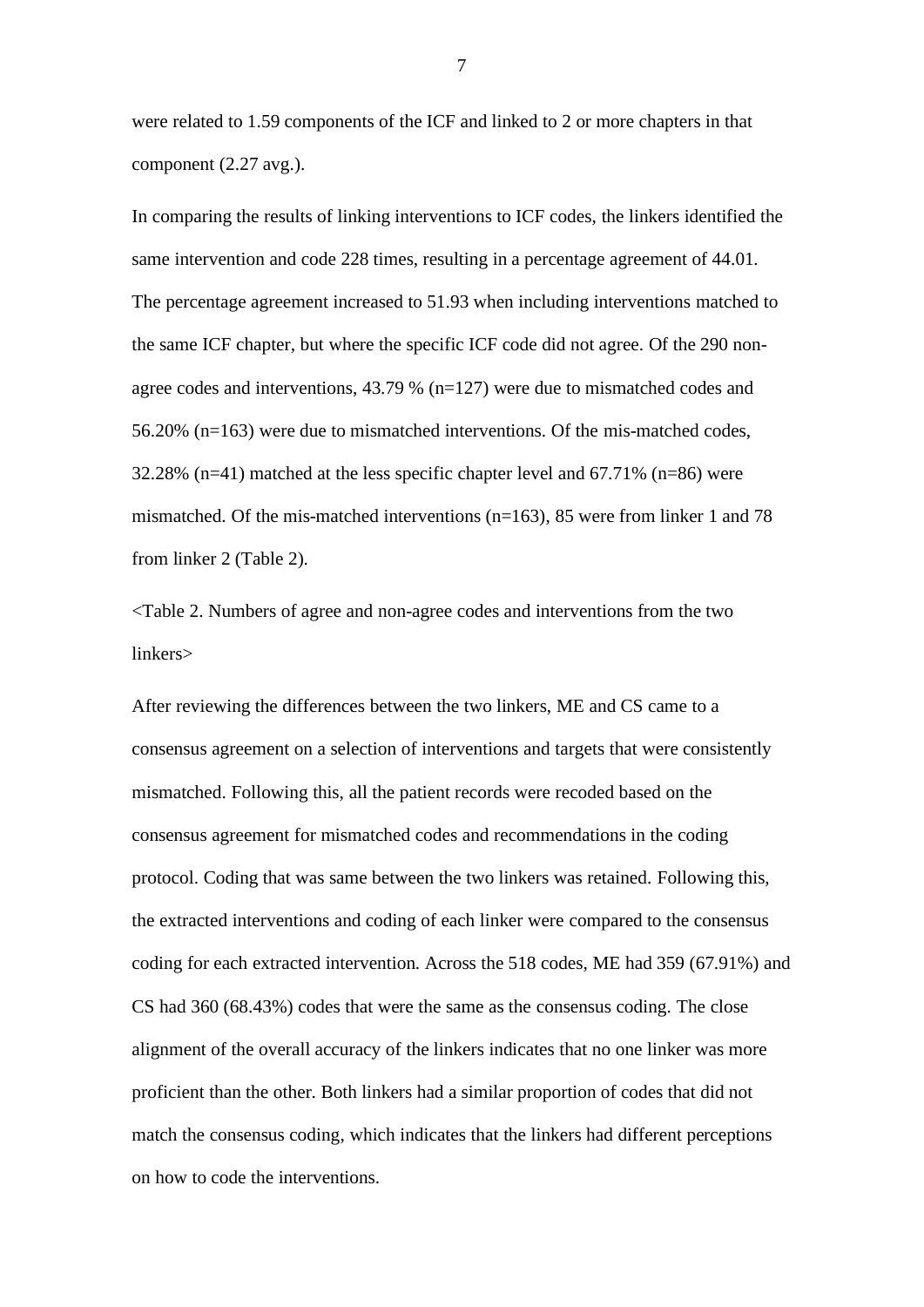## *Analysis of the differences in linking*

An analysis of the differences in the linkers' coding to the "consensus coding" list revealed that inconsistent extraction of interventions was caused by extracting interventions from different parts of the patient note (Table 3), linker professional bias (Table 4), and not coding the target function of the intervention (Table 5). Non-agree codes were caused by errors in coding and linkers not having clear information on the target of the intervention. This was particularly evident for interventions that had more than one target (Table 6).

<Table 3. Example of extracting interventions under different clinical note headings*>*

<Table 4. Example of patient note showing linker bias impacting on extracted interventions>

<Table 5. Differences in coding

< Table 6. Interventions coded to two or more ICF codes>

# **Discussion**

## *Interventions*

This study found there was poor inter-rater reliability (44.01%) when linking 518 community stroke rehabilitation interventions to the relevant target functions in the ICF by two independent linkers. This was unexpected as both linkers had experience of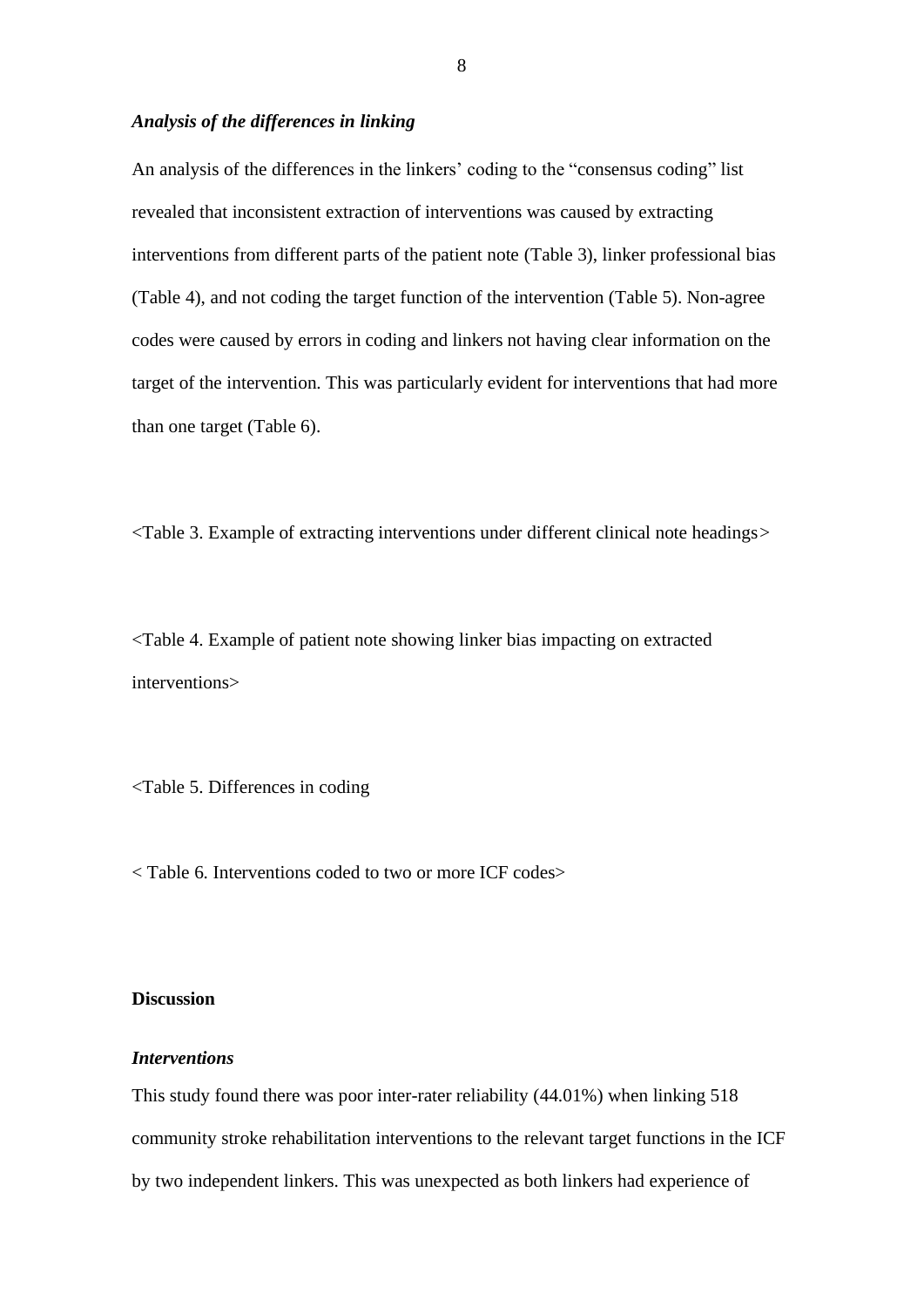linking health data to the ICF. In addition, efforts had been made to increase reliability by using a linking protocol and a drop-down list of intervention targets with pre-linked ICF codes. It appears that poor inter-rater reliability was largely due to linkers extracting different interventions. This was due to the following reasons:

- (1) On average, there were 3.5 interventions per treatment day and of these, two were linked to a different chapter and consequently a different target function. This figure is higher than the concept density of 2.8 that was reported by Osbourne and Kauvar (15). The high number of interventions per treatment day increased the density of information for coding and may have caused linkers to miss interventions. In addition, extracting interventions was made more difficult by the presence of unfamiliar acronyms and duplicated interventions in different parts of the record.
- (2) The method used to record patient notes was not consistent across professional groups and consequently the linkers had difficulty determining what part of the clinical note represented the intervention. Physiotherapists and occupational therapists used the Subjective, Objective (includes interventions), Assessment/Analysis and Plan (SOAP) format (17). Other formats were the "Subjective, Objective, Treatment, Assessment and Plan" (SOTAP) (18) and "Presentation, Client's perspective, Assessment, Intervention, Outcome and Plan". Confusion for linkers arose when the interventions were placed under headings other than Objective, Treatment and Intervention headings. This confusion is evident in Table 3 where one linker extracted information from the Objective part of the patient note and the other linker extracted interventions under Objective and Assessment. This may have occurred because the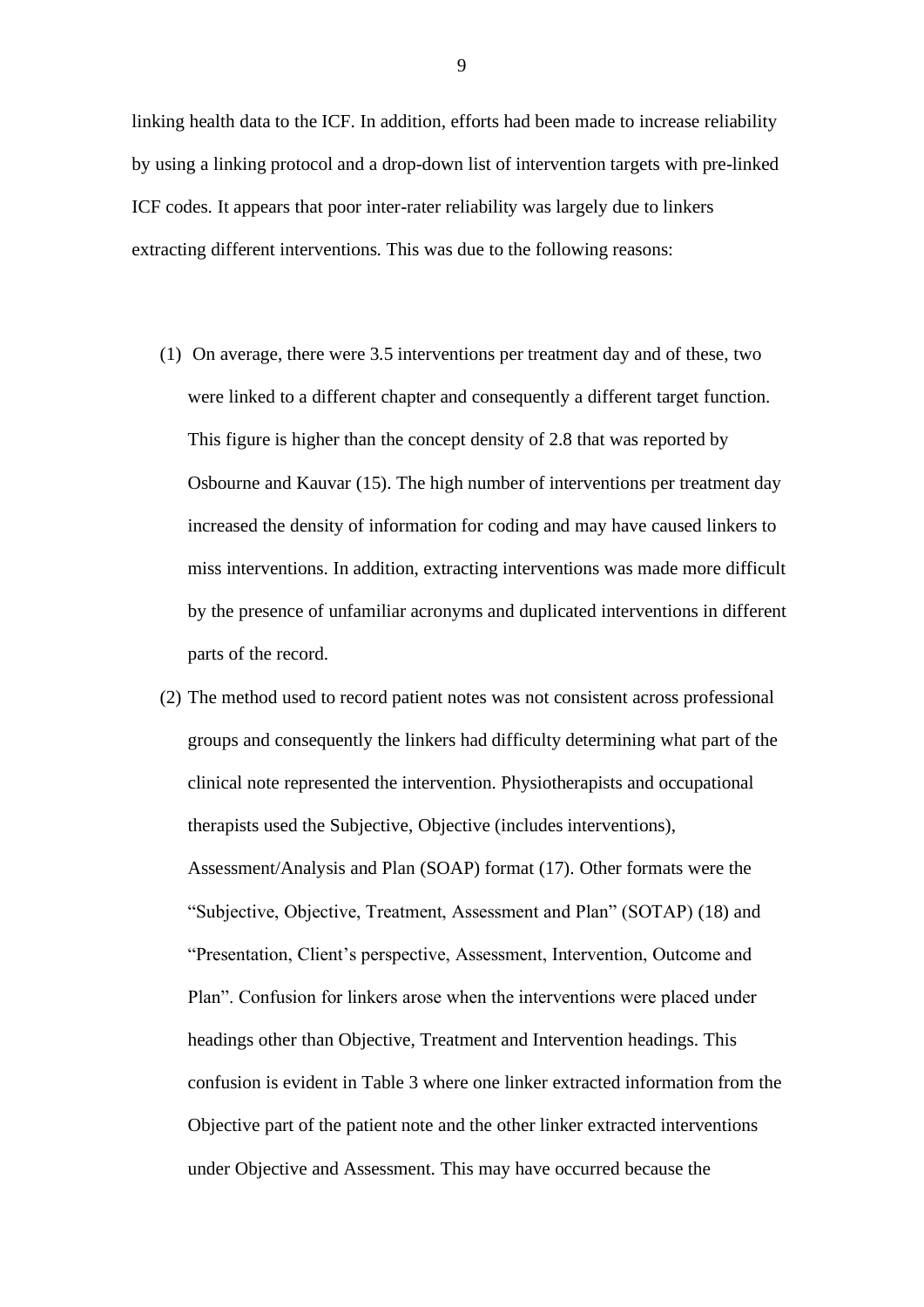instructions in the study protocol stated that assessments are not considered an intervention. Nurses and social workers used a narrative approach with no clear headings. Overall, the linkers were more likely to extract the same intervention when it was written under the Objective, Treatment or Intervention headings.

- (3) Professional bias was clearly seen when the linkers identified and extracted more interventions from their own discipline than from other disciplines. Although this contributed to poor inter-rater reliability, having multiple perspectives is beneficial. Professional bias can be identified by examining all non-agree codes due to linkers coding different interventions and using a consensus process to determine which interventions should be linked.
- (4) When the aim of the intervention was not provided, linkers had to interpret the target based on their knowledge of the health discipline's scope of practice and the range of stroke interventions. It was not possible to clarify the target of interventions by reading the patient's initial assessments as this was not provided to linkers. The finding that poor inter-rater reliability is related to poor clarity of the text is also supported by Soberg, Sandvik (19).
- (5) Non-agree interventions and coding occurred when linker 1 coded the intervention to an environmental factor code, and linker 2 coded the same intervention to a code that reflected the functional target of the intervention (Table 5). Linker 1 may have intended to capture environmental factor interventions and, in doing so, did not follow the 2019 linking rules, which state the linker should *"identify the purpose of the information to be linked by answering the question: What is this information about? Or what is this item about? The answer to these questions will help identify the main concept(s)"* (12,p.577). This type of issue would not have occurred if linkers had discussed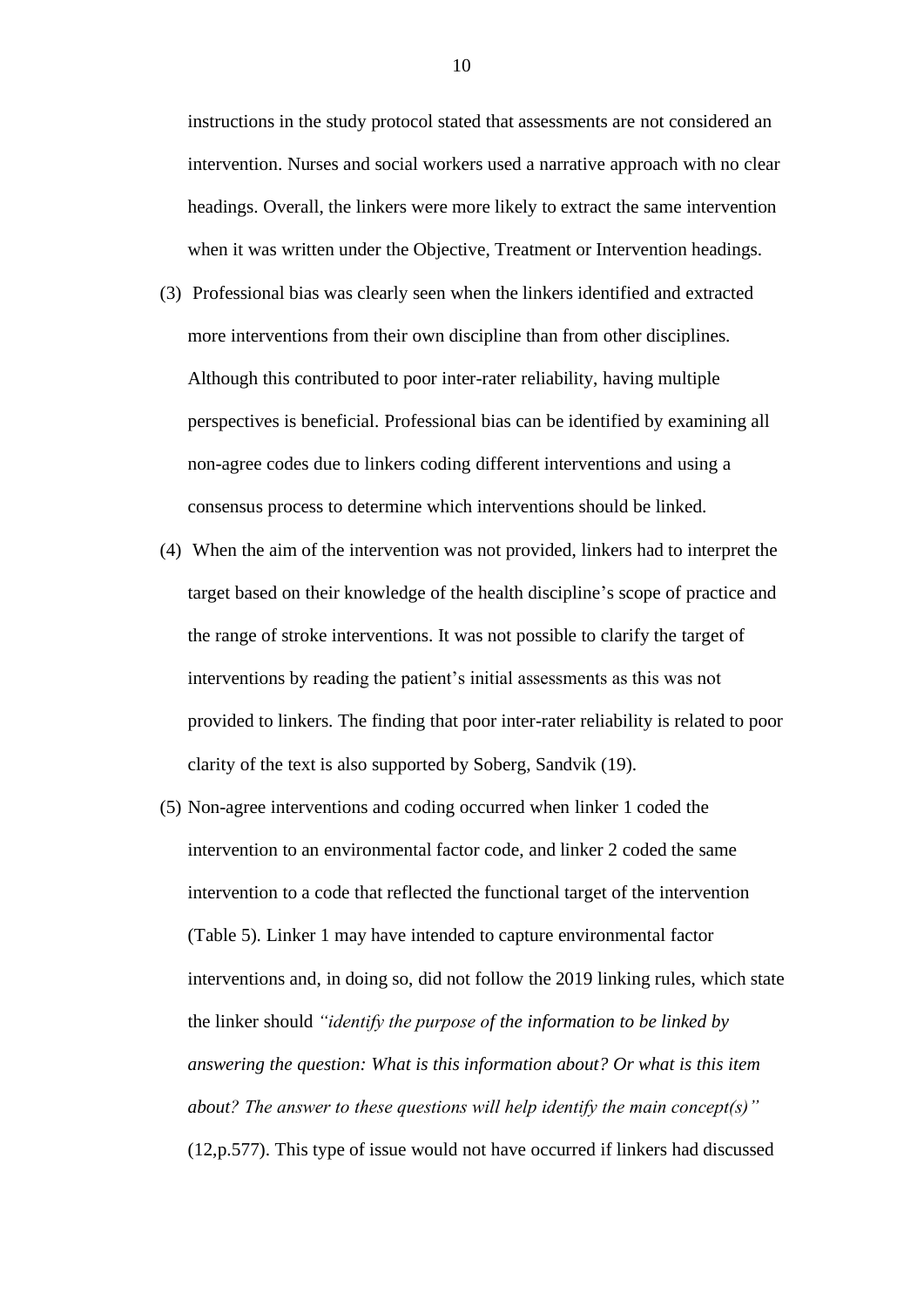how to interpret the aim of the intervention prior to coding or if linkers had regular meetings to compare coding of the same patient file.

(6) The Excel spread sheet used to record the intervention, and select the target of the intervention from a drop down list, may have increased the complexity of coding. This is because the wording in the drop down list was written in natural language rather than ICF terminology. In future, it is recommended linkers use their own words to describe the target of the intervention and then select a code using the ICF browser in a separate column. This process would assist researchers to monitor consistency in coding and use of the ICF browser would ensure that both linkers were using a consistent reference point.

# *Codes*

Despite the low percentage agreement found in this study, if the non-agree interventions (163) are removed from the total number of interventions, percentage agreement to specific codes increases to 64.50%.

Coding reliability was reduced when the target of the intervention could be linked to two different codes (Table 6). For example, in this research, education on fatigue management was coded by one linker to *b130 energy and drive functions* as the intervention target was to change the person's energy level. The other linker coded this intervention to *d570 looking after one's health*, as it was thought that the outcome of education would assist the person to manage fatigue. The first linker has the view that the intervention aim is to address the body's capacity for energy, the second linker has the view the intervention aim is for the person to do an action that will impact on their energy use. In this example and in others in table 6 it is evident that linkers have a different view on whether an intervention target is a body function or activity and participation life area. Mismatching of codes could also be due to linkers having a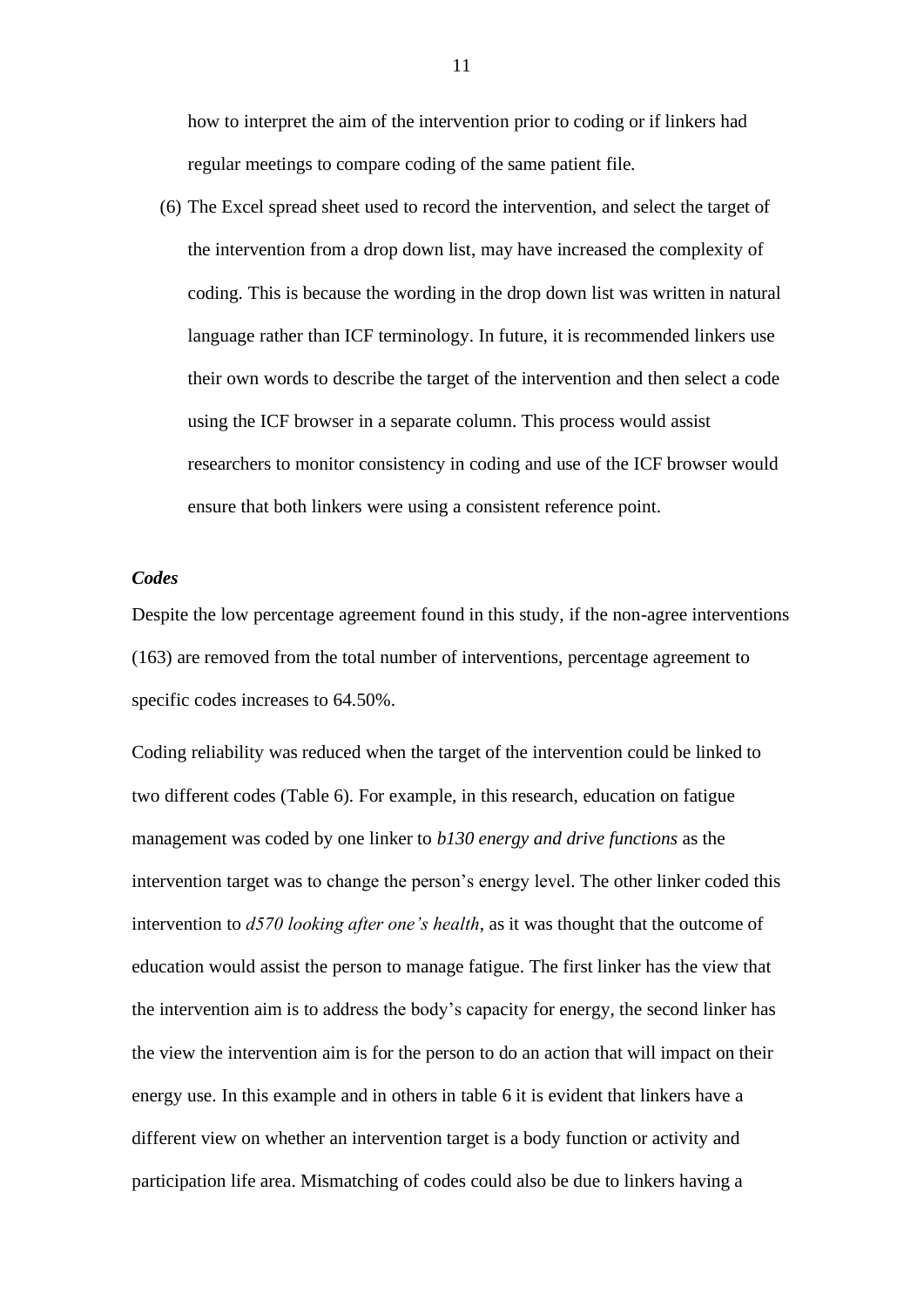different view on whether the target of the intervention relates to an immediate target, such as body function, or to an ultimate target in a life area. These types of coding disagreements could be reduced if therapists providing the intervention recorded the primary aim of the intervention in the patient notes.

## **Recommendations**

To encourage consistency and to identify differences in coding between two linkers, it is recommended that linkers use an Excel spread sheet to extract the actual words for the intervention from the text, the primary target function of the intervention, and the linked ICF code using the ICF browser. To improve inter-rater reliability for extracting and linking interventions to relevant ICF codes, it is recommended that researchers do inter-rater reliability checks at the beginning of the data collection until reliability reaches an acceptable level for interventions and codes (20). After each inter-rater reliability check, differences in coding should be analysed. Researchers should check for the following causes of low reliability: interventions not being extracted from the same part of the patient note, the influence of professional bias, linkers having different views on how to interpret the target of the intervention, linkers selecting similar but different codes for the same intervention, and whether research protocols are clear to linkers. When linkers have identified different targets for same intervention, it is recommended linkers meet with the clinician and clarify the intervention target. This process may provide further insights on what wording or types of interventions cause confusion for linkers. When linkers have chosen a different but similar code for the same intervention, researchers should decide on a consistent code to be used throughout the linking process. It is natural that professional bias will be present, and researchers may consider this an asset, as different health disciplines and work experience means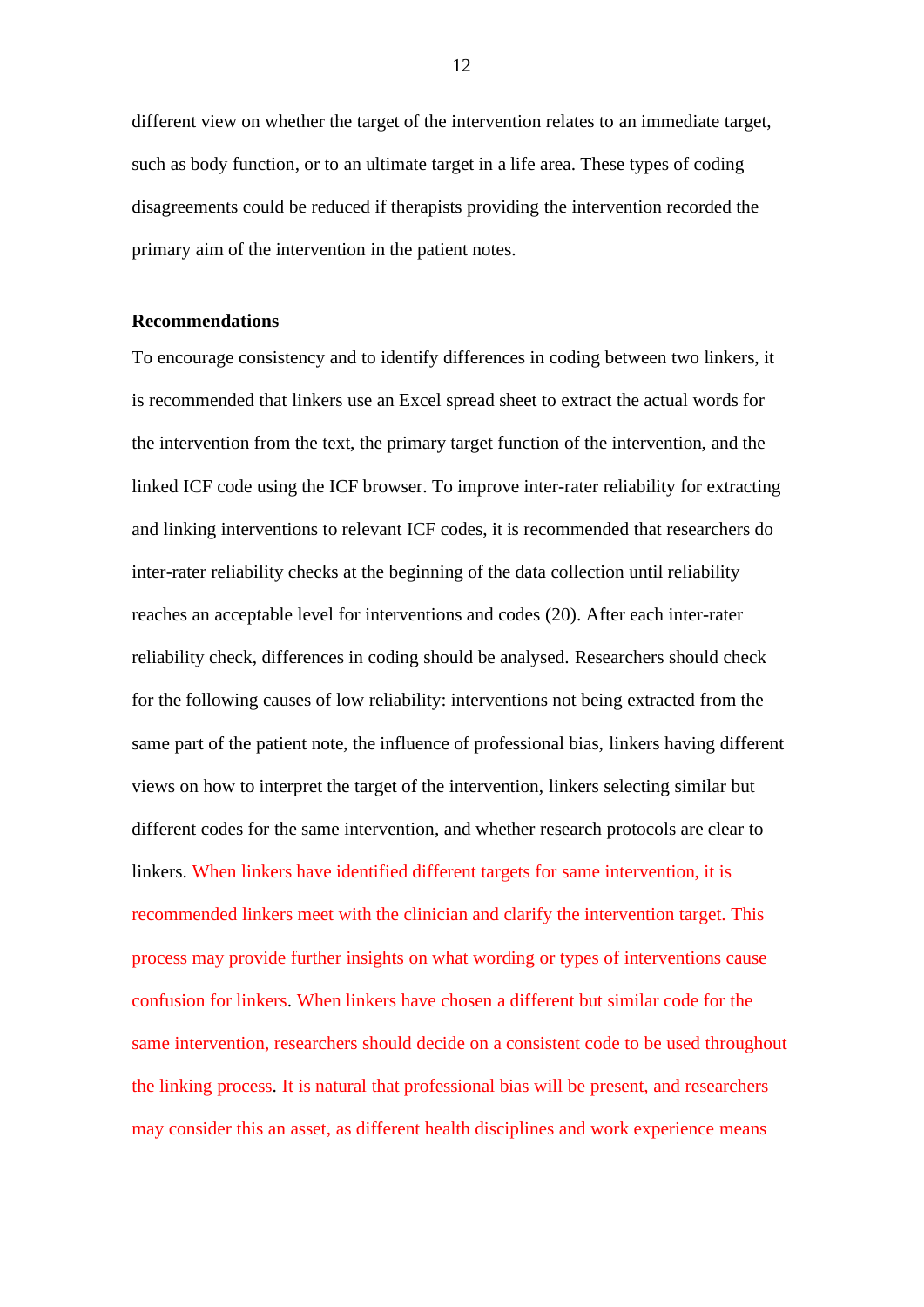the data are seen through a variety of perspectives and there is a greater chance that all relevant interventions will be extracted.

The ICHI browser tool will now become the preferred method to classify interventions. Although this is the case, the quality of the classification process still depends on the researcher selecting the intervention from the patient's hospital records and having a sound understanding of the target of the intervention. The reliability of classifying interventions would be improved if all health disciplines used the ICF language in patient records. Where the ICF language is not used, consistency in reporting would be improved by asking services participating in the research to use a common method to record interventions that avoids the use of abbreviations and acronyms and clearly signals the target function(s) of the intervention. An example of a possible template for recording interventions is presented in table 7. Prior to classifying interventions from a health team, it may benefit the researcher to meet with each discipline and identify common interventions and the target functions of interventions.

< Table 7. Intervention template for health professional session notes>

#### **Limitations of this study**

As extracting and coding targets depends on the linker interpreting what is written, mistakes may have been due to the linker's inattention or lack of knowledge of the purpose of interventions a discipline provides. Linking was constrained to the 166 categories in the EICSS, rather than all the categories of the ICF. This may have forced linkers to use EICSS codes where another ICF code would have been more appropriate. This may have caused inconsistent coding, as linkers selected the code they considered to be the best fit with the intervention target. In future studies, it is recommended that linkers use ICF codes that are not included in the EICSS when the codes within it do not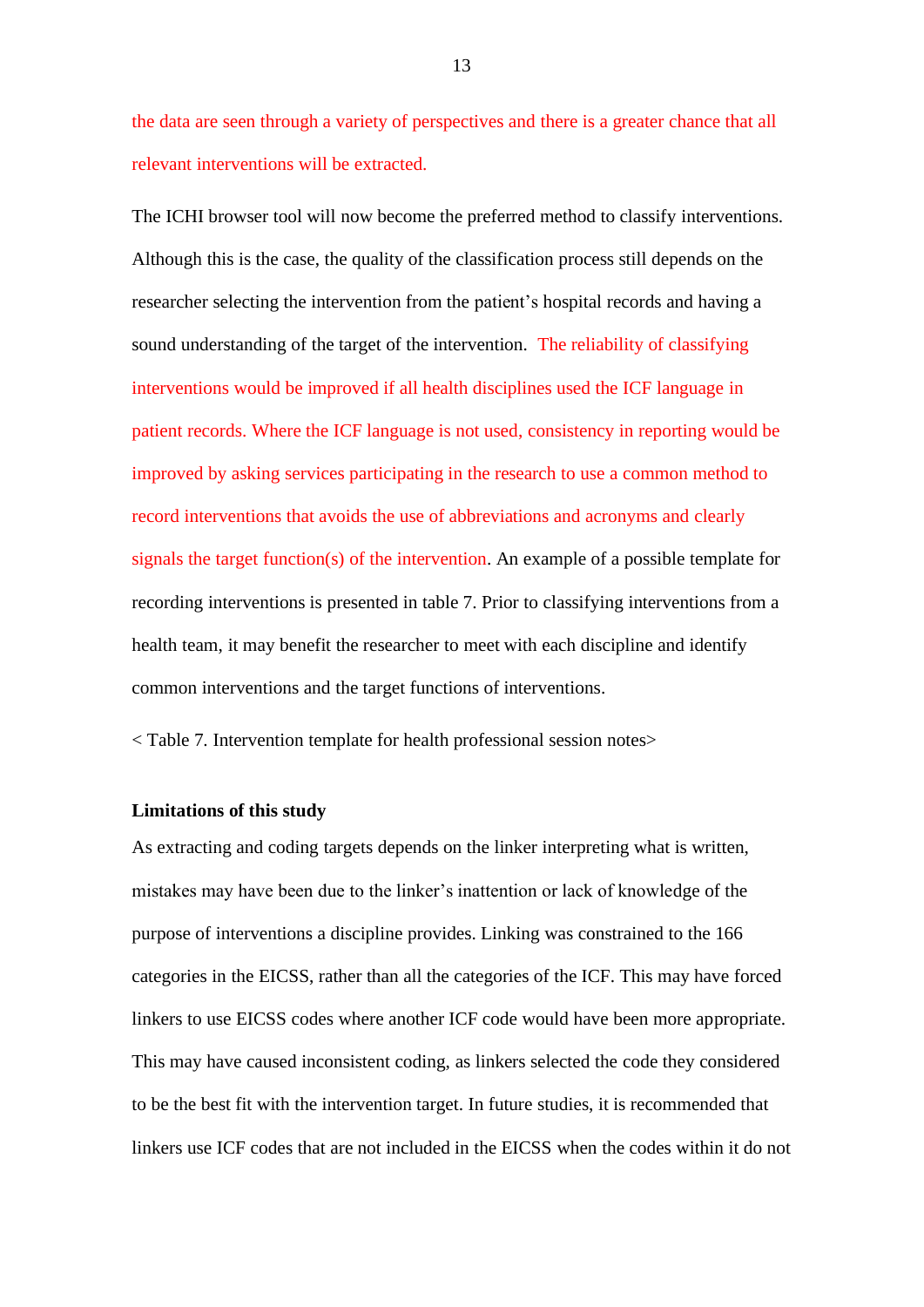fully describe the intervention. No intra-rater reliability statistics were developed for this study, so it was not possible to determine whether each linker was coding the data in a consistent way. It is important to recognise that the data collected by the linkers was constrained by the composition of the rehabilitation team and the current ICF framework. In this study, the lack of psychology staff in the rehabilitation team may have impacted on the provision of interventions for emotion, stress and interpersonal and family relationships. In addition, the lack of codes for Personal Factors means that interventions directed at improving the lived experience of health were not comprehensively documented (21). This situation may soon be resolved as two recent publications have developed the definition of Personal Factors and provided codes that align with the ICF coding structure and philosophy (21, 22).

# **Conclusion**

This study found there was poor inter-rater agreement (percentage agreement 44.01) when extracting and coding interventions from 10 patient files to the Extended ICF core set for stroke. Linking interventions to target functions is a complex process requiring multiple steps, which include identifying an intervention in the health record, interpreting the aim of the intervention when this is not recorded, and selecting the EICSS code(s) that best represents the intervention aim. Each step may contribute to the level of reliability between linkers. For greater reliability when using data in health records for service evaluation and planning, it is recommended that health professionals use a consistent method to record interventions and record the functional target of the intervention using ICF terminology. To eliminate factors that are causing poor interrater reliability, it is recommended that researchers conduct early robust reliability checks of extracted interventions and linked codes.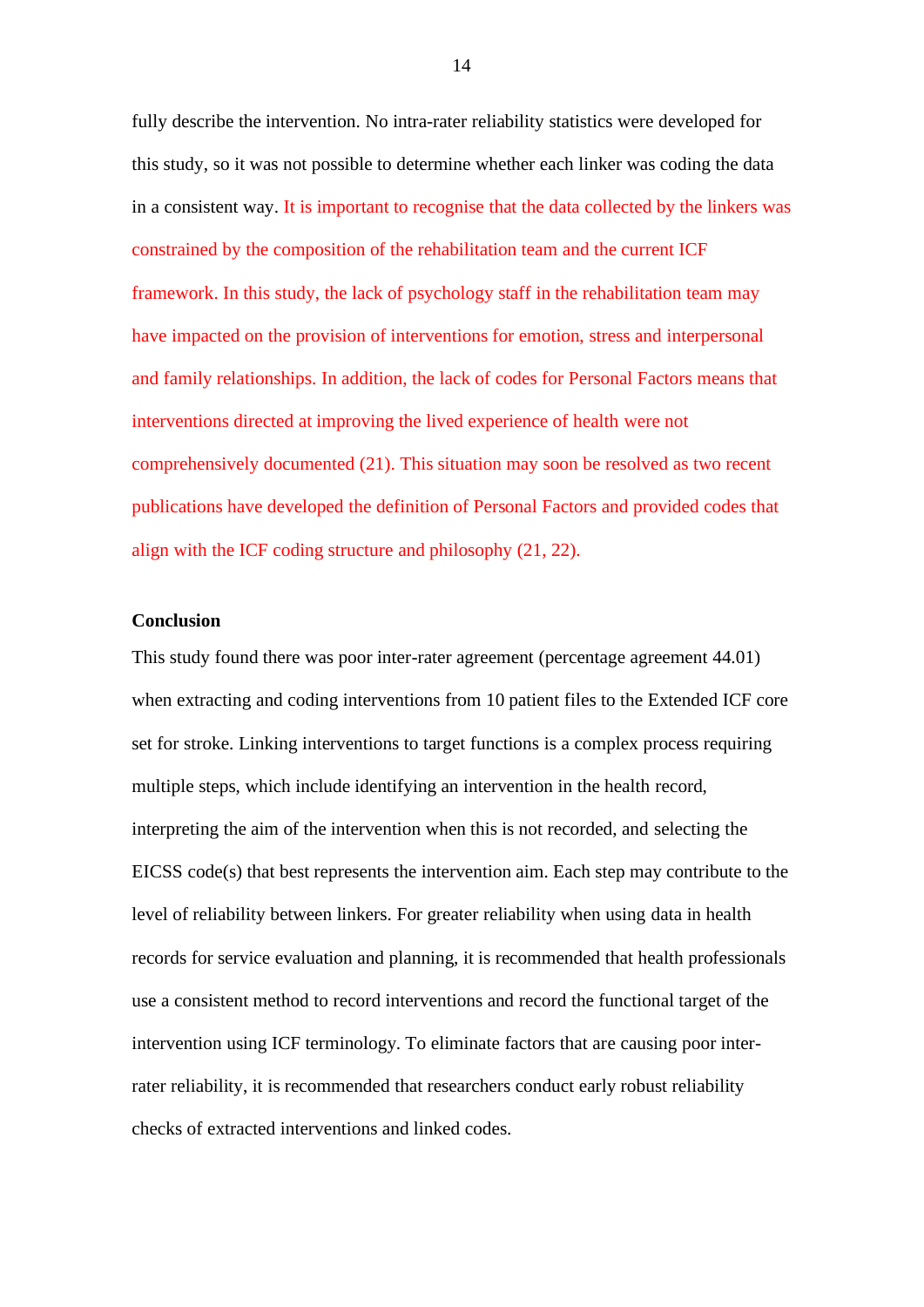# **Disclosure statement**

The authors report no conflicts of interest

# **References**

1. Cieza A, Geyh S, Chatterji S, Kostanjsek N, Üstün B, Stucki G. ICF linking rules: An update based on lessons learned. J Rehabil Med. 2005;37(4):212-8. doi: 10.1080/16501970510040263.

2. Fortune N, Madden R, Almborg AH. Use of a new international classification of health interventions for capturing information on health interventions relevant to people with disabilities. Int J Environ Res Public Health. 2018;15(1):1-10. doi: 10.3390/ijerph15010145.

3. Boldt C, Brach M, Grill E, Berthou A, Meister K, Scheuringer M, et al. The ICF categories identified in nursing interventions administered to neurological patients with post-acute rehabilitation needs. Disabil Rehabil. 2005;27(7/8):431-6.

4. Klang Ibragimova N, Pless M, Adolfsson M, Granlund M, Björck-Åkesson E. Using content analysis to link texts on assessment and intervention to the International Classification of Functioning, Disability and Health - version for Children and Youth (ICF-CY). J Rehabil Med. 2011;43(8):728-33. doi: 10.2340/16501977-0831.

5. Tantilipikorn P, Watter P, Prasertsukdee S. Identifying assessment measures and interventions reported for Thai children with cerebral palsy using the ICF-CY framework. Disabil Rehabil. 2012;34(14):1178-85. doi: 10.3109/09638288.2011.637603.

6. Evans M, Hocking C, Kersten P. Mapping the rehabilitation interventions of a community stroke team to the extended International Classification of Functioning, Disability and Health Core Set for Stroke. Disabil Rehabil. 2016;November:1-7. doi: 10.1080/09638288.2016.1239763. PubMed PMID: 27866422.

7. Fitinghoff H, Lindqvist B, Nygård L, Ekholm J, Schult ML. The ICF and postsurgery occupational therapy after traumatic hand injury. Int J Rehabil Res. 2011;34(1):79-88. doi: 10.1097/MRR.0b013e328341946c.

8. World Health Organization. ICHI beta-3 reference guide International Classification of Health Interventions 2020 [26.05.2021]. Available from: [https://mitel.dimi.uniud.it/ichi/docs/.](https://mitel.dimi.uniud.it/ichi/docs/)

9. Glässel A, Kirchberger I, Kollerits B, Amann E, Cieza A. Content validity of the Extended ICF Core Set for Stroke: An international delphi survey of physical therapists. Phys Ther. 2011;91(8):1211-22. doi: 10.2522/ptj.20100262.

10. Glässel A, Kirchberger I, Linseisen E, Stamm T, Cieza A, Stucki G. Content validation of the International Classification of Functioning, Disability and Health (ICF) core set for stroke: The perspective of occupational therapists. Can J Occup Ther. 2010;77(5):289-302. doi: 10.2182/cjot.2010.77.5.5.

11. Lemberg I, Kirchberger I, Stucki G, Cieza A. The ICF core set for stroke from the perspective of physicians: A worldwide validation study using the delphi technique. Eur J Phys Rehabil Med. 2010;46(3):377-88.

12. Cieza A, Fayed N, Bickenbach J, Prodinger B. Refinements of the ICF Linking Rules to strengthen their potential for establishing comparability of health information. Disabil Rehabil. 2019;41(5):574-83. doi: 10.3109/09638288.2016.1145258.

13. Van Leeuwen LM, Merkus P, Pronk M, Van Der Torn M, Maré M, Goverts ST, et al. Overlap and Nonoverlap between the ICF Core Sets for Hearing Loss and Otology and Audiology Intake Documentation. Ear Hear. 2017;38(1):103-16. doi:

10.1097/AUD.0000000000000358.

14. Granberg S, Möller K, Skagerstrand Å, Möller C, Danermark B. The ICF core sets for hearing loss: Researcher perspective, part II: Linking outcome measures to the International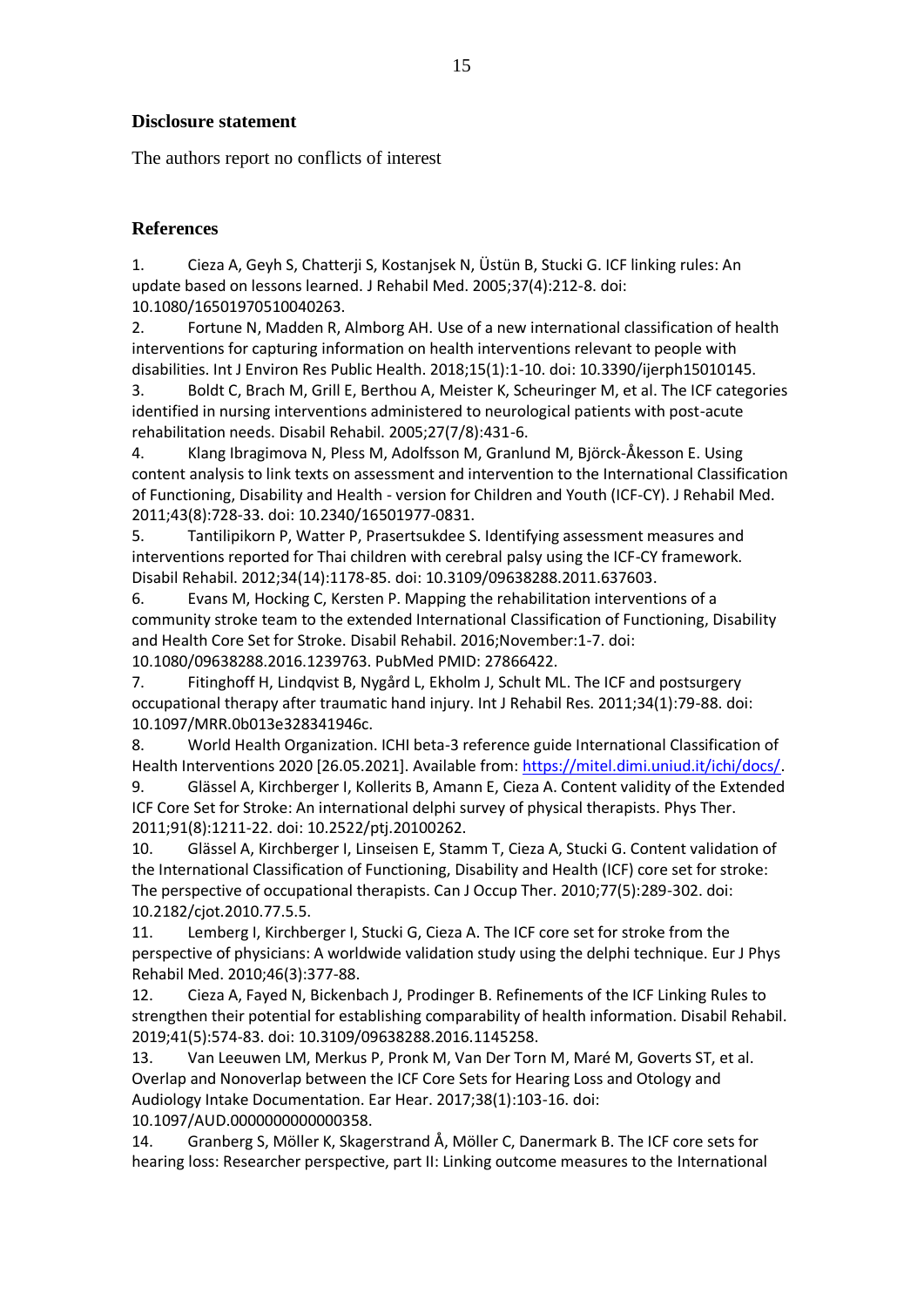Classification of Functioning, Disability and Health (ICF). Int J Audiol. 2014;53(2):77-87. doi: 10.3109/14992027.2013.858279.

15. Osborne CL, Kauvar DS. A content analysis of peripheral arterial disease patientreported outcome measures using the International Classification of Functioning, Disability and Health. Disabil Rehabil. 2019;41(4):456-64. doi: 10.1080/09638288.2017.1390699.

16. Stemler S, Tsai J. Three best practices in interrater reliability three common approaches. In: Osborne J, editor. Best practices in quantitative methods. Thousand Oaks: SAGE Publications Inc; 2008. p. 1-45.

17. Sullivan D. Guide to clinical documentation. Philadelphia, (PA): F. A. Davis; 2018.

18. Treatment notes and progress notes using a modified SOAP format [internet]. |place unknown|: Musculoskeletal Key; 2016 [2019 December 7]. Available from:

[https://musculoskeletalkey.com/treatment-notes-and-progress-notes-using-a-modified-soap](https://musculoskeletalkey.com/treatment-notes-and-progress-notes-using-a-modified-soap-format/)[format/.](https://musculoskeletalkey.com/treatment-notes-and-progress-notes-using-a-modified-soap-format/)

19. Soberg HL, Sandvik L, Ostensjo S. Reliability and applicability of the ICF in coding problems, resources and goals of persons with multiple injuries. Disabil Rehabil. 2008;30(2):98- 106. doi: 10.1080/09638280701216862.

20. Lustenberger NA, Prodinger B, Dorjbal D, Rubinelli S, Schmitt K, Scheel-Sailer A. Compiling standardized information from clinical practice: using content analysis and ICF linking rules in a goal-oriented youth rehabilitation program. Disabil Rehabil. 2019;41(5):613- 21. doi: 10.1080/09638288.2017.1380718.

21. Geyh S, Schwegler U, Peter C, Müller R. Representing and organizing information to describe the lived experience of health from a personal factors perspective in the light of the International Classification of Functioning, Disability and Health (ICF): a discussion paper. Disabil Rehabil. 2019;41(14):1727-38. doi: 10.1080/09638288.2018.1445302.

22. Grotkamp S, Cibis W, Brüggemann S, Coenen M, Gmünder HP, Keller K, et al. Personal factors classification revisited: A proposal in the light of the biopsychosocial model of the World Health Organization (WHO). Australian Journal of Rehabilitation Counselling. 2020;26(2):73-91. doi: 10.1017/jrc.2020.14.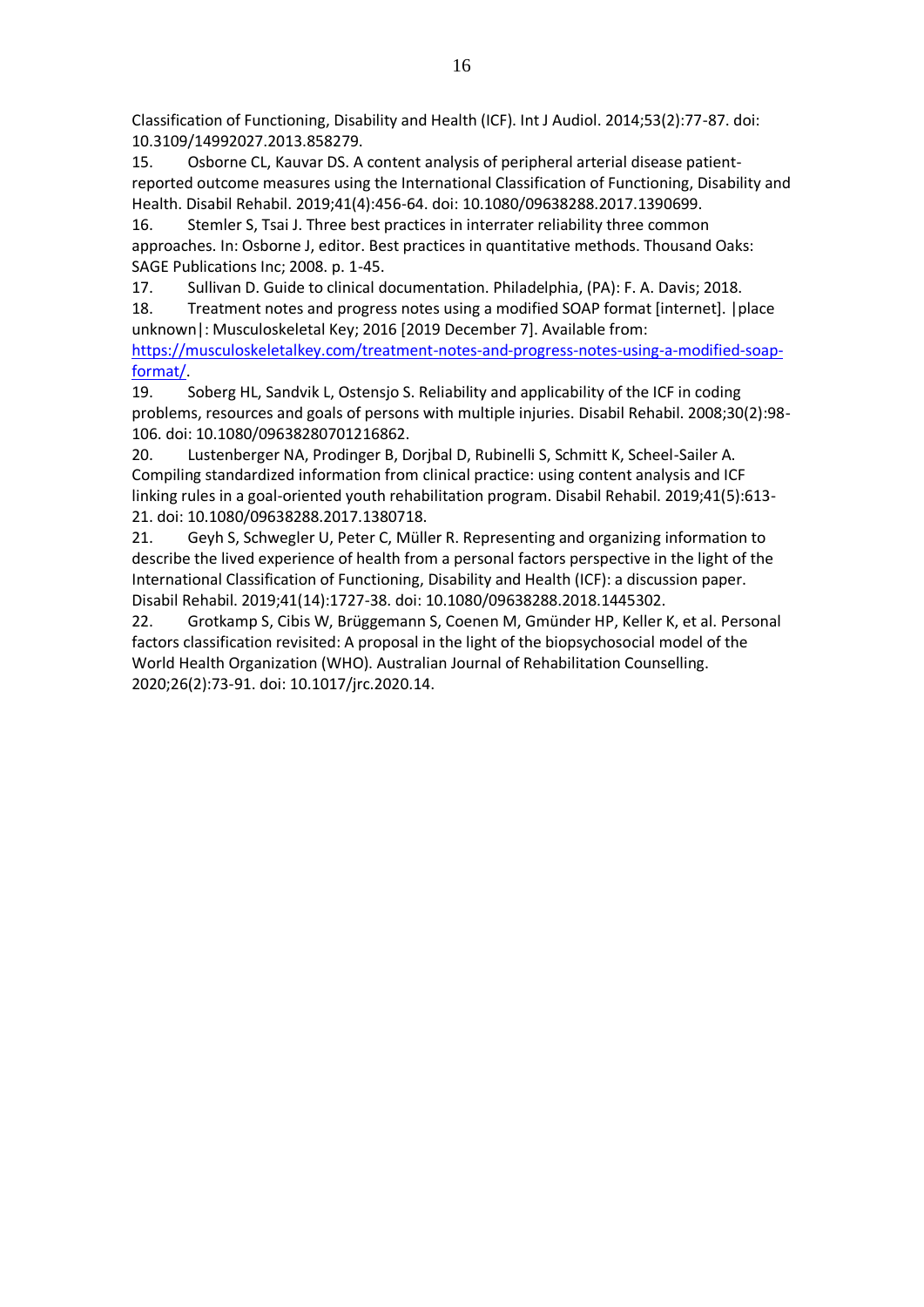| Day           | Date           | <b>Therapist</b> | <b>Intervention</b><br>extracted from<br>record              | <b>Intervention target</b>                                                             | <b>ICF</b><br>code                           |
|---------------|----------------|------------------|--------------------------------------------------------------|----------------------------------------------------------------------------------------|----------------------------------------------|
|               | $8/07/2016$ TA |                  | Home exercise<br>programme completed                         | strength<br>endurance<br>$\bullet$<br>control of<br>$\bullet$<br>voluntary<br>movement | <b>b</b> 730<br><b>b</b> 740<br><b>b</b> 760 |
|               | 8/07/2016      | - OT             | hot drink preparation                                        | meal making<br>$\bullet$                                                               | d630                                         |
| $\mathcal{D}$ | 11/07/2016     | - OT             | practiced functional<br>activities that involved<br>scanning | undertaking a task<br>٠<br>vision<br>$\bullet$                                         | d210<br>b210                                 |

Table 1. Example of extracted intervention, target and linked ICF code

Key:  $TA =$  therapy assistant,  $OT =$  occupational therapist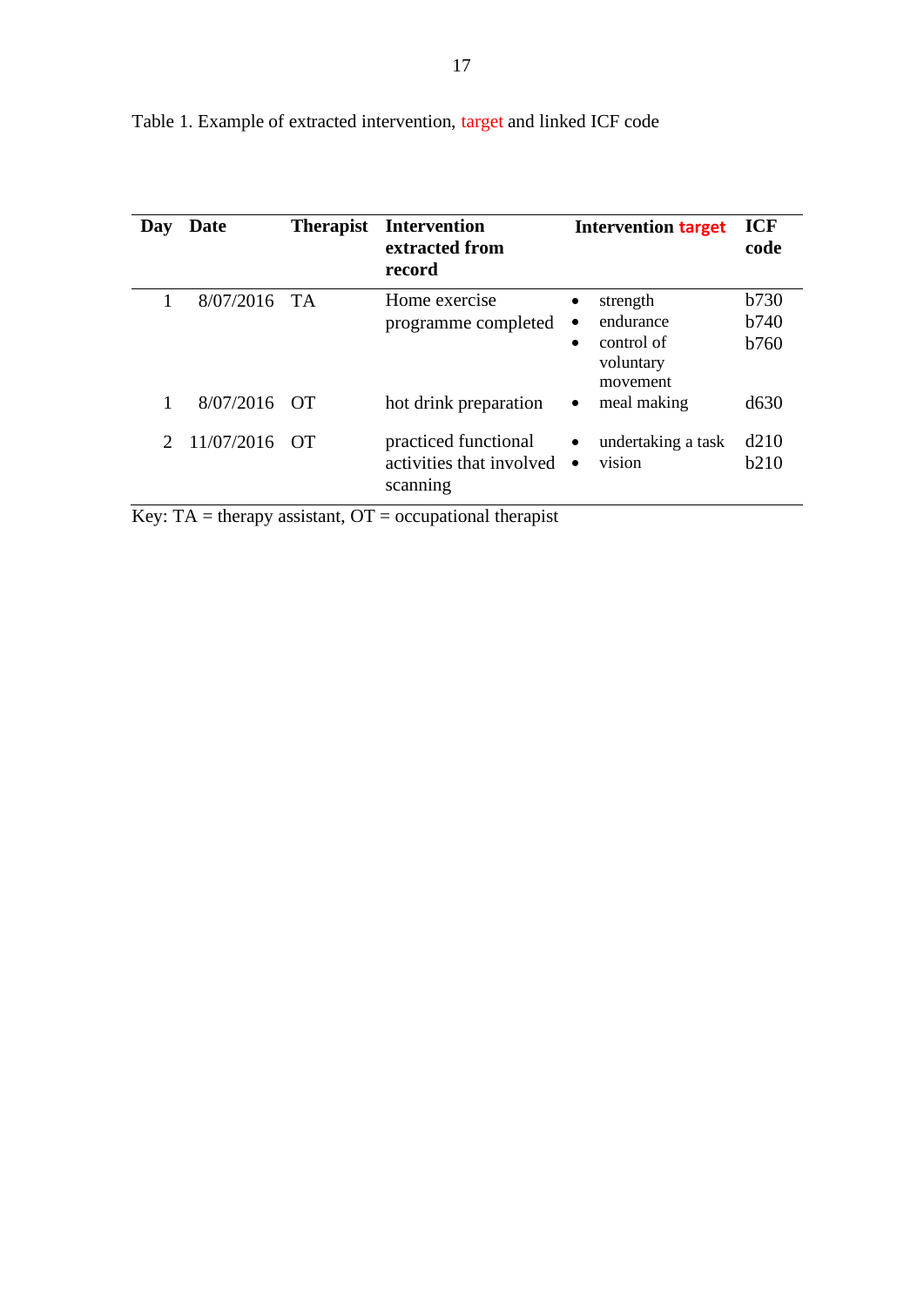| <b>Patient</b>          | Inter. | <b>Same</b><br>inter.<br>&<br>same<br>code | Non-<br>agree<br>codes<br>$\boldsymbol{\&}$<br>inter. | <b>Same</b><br>inter. $\&$<br>same<br>chapter,<br>non-agree<br><b>ICF</b> code | <b>Same</b><br>inter. $\&$<br>non-<br>agree at<br>chapter<br>and ICF<br>code | Non-<br>agree<br>Inter. | <b>New</b><br>Inter.<br><b>CS</b> | <b>New</b><br>Inter.<br><b>ME</b> |
|-------------------------|--------|--------------------------------------------|-------------------------------------------------------|--------------------------------------------------------------------------------|------------------------------------------------------------------------------|-------------------------|-----------------------------------|-----------------------------------|
| $\mathbf{1}$            | 58     | 25                                         | 33                                                    | $\overline{4}$                                                                 | 14                                                                           | 15                      | 11                                | $\overline{4}$                    |
| $\overline{2}$          | 69     | 31                                         | 38                                                    | $\mathbf{1}$                                                                   | 6                                                                            | 31                      | 22                                | 9                                 |
| 3                       | 84     | 42                                         | 42                                                    | 8                                                                              | 8                                                                            | 26                      | 15                                | 11                                |
| $\overline{\mathbf{4}}$ | 60     | 38                                         | 22                                                    | $\overline{4}$                                                                 | 8                                                                            | 10                      | 5                                 | 5                                 |
| 5                       | 44     | 11                                         | 33                                                    | 9                                                                              | 11                                                                           | 13                      | $\overline{4}$                    | 9                                 |
| 6                       | 13     | 5                                          | 8                                                     | $\mathbf{1}$                                                                   | $\overline{2}$                                                               | 5                       | 5                                 | $\theta$                          |
| 7                       | 34     | 21                                         | 13                                                    | $\overline{0}$                                                                 | 3                                                                            | 10                      | 5                                 | 5                                 |
| 8                       | 34     | 12                                         | 22                                                    | 2                                                                              | $\overline{7}$                                                               | 13                      | $\overline{2}$                    | 11                                |
| 9                       | 75     | 21                                         | 54                                                    | 11                                                                             | 13                                                                           | 30                      | 3                                 | 27                                |
| 10                      | 47     | 22                                         | 25                                                    | $\mathbf{1}$                                                                   | 14                                                                           | 10                      | 6                                 | $\overline{4}$                    |
| <b>TOTAL</b>            | 518    | 228                                        | 290                                                   | 41                                                                             | 86                                                                           | 163                     | 78                                | 85                                |

Table 2. Numbers of agree and non-agree codes and interventions from the two linkers

Key: Inter.: interventions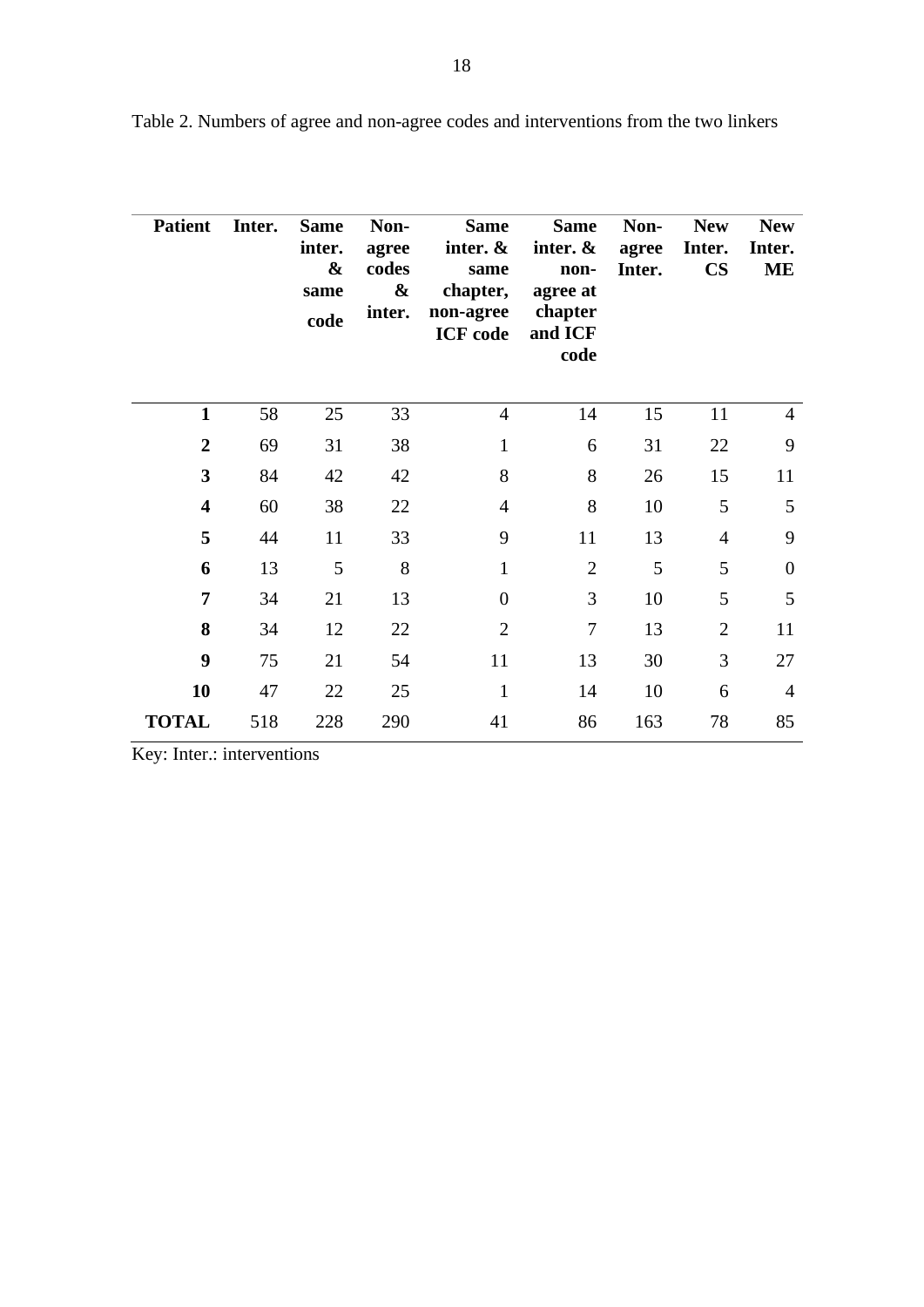| <b>Text from clinical record</b>                                                                                                                                                                                                                                                                                                                                                                                                                                                           | <b>Intervention</b><br>extracted:<br>Linker 1                                                                                                            | <b>Intervention</b><br>extracted:<br><b>Linker 2:</b>                                                                 |  |
|--------------------------------------------------------------------------------------------------------------------------------------------------------------------------------------------------------------------------------------------------------------------------------------------------------------------------------------------------------------------------------------------------------------------------------------------------------------------------------------------|----------------------------------------------------------------------------------------------------------------------------------------------------------|-----------------------------------------------------------------------------------------------------------------------|--|
| S: patient was in back bedroom sitting in sun, said<br>she'd been out already as daughter had to go to<br>WINZ.<br>O –Alert $\&$ agreed to participate,<br>$T$ – Left arm exercises<br>$A$ – Whilst sitting in chair patient was able to reach<br>to <i>pick up water bottle</i> from various positions on<br>floor to her left side but didn't fully extend her elbow<br>When she went to pick bottle up $\&$ place it on table<br>she was unable to lift it far as her upper arm was too | Interventions<br>under the A<br>letter:<br>$\bullet$ picking up<br>water bottle<br>and pill<br>packet<br>$(d440$ fine<br>hand use)<br>$\bullet$ shoulder | Intervention<br>under the T<br>letter:<br>$\bullet$ <i>left arm</i><br>exercises<br>$(d445)$ arm<br>and hand<br>use). |  |
| sore<br>Putting a pill packet on floor was more successful as<br>patient had to reach further thereby extending her<br>elbow more until it was almost straight<br>Shoulder shrugs & shoulder retractions were same as<br>last time and needed prompting to raise left shoulder<br>more                                                                                                                                                                                                     | shrugs and<br>shoulder<br>retractions<br>$(b710 \text{ range}$<br>of motion)                                                                             |                                                                                                                       |  |

Table 3. Example of extracted interventions from different clinical note headings

Key: S: subjective, O: objective, T: treatment, A: assessment. Italics: extracted interventions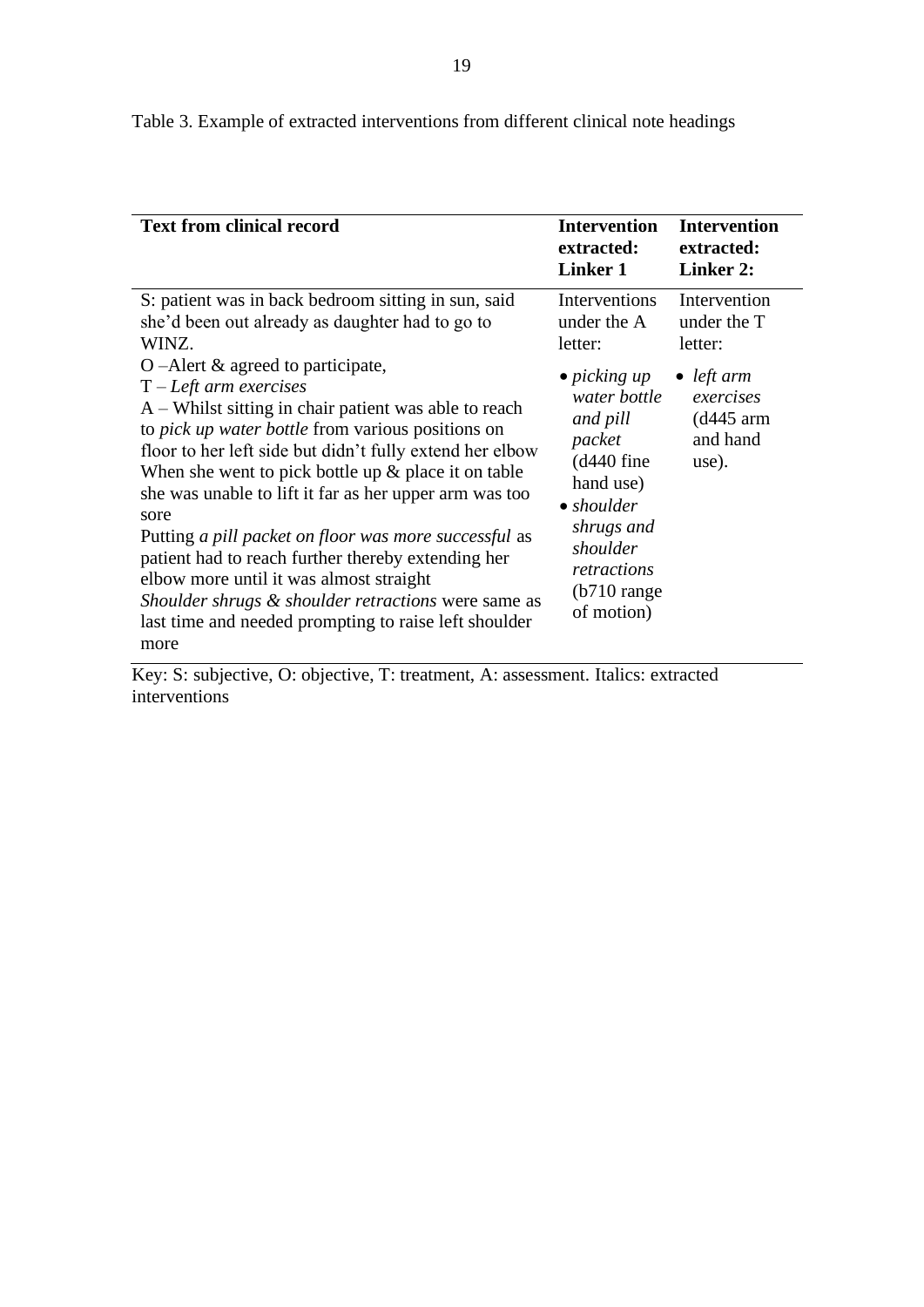Table 4. Example of patient note showing linker bias impacting on extracted interventions

| <b>Text from clinical record</b>                                                                                                                                                                                                                                                                               | <b>Interventions extracted</b>                                                                                                                                                   |
|----------------------------------------------------------------------------------------------------------------------------------------------------------------------------------------------------------------------------------------------------------------------------------------------------------------|----------------------------------------------------------------------------------------------------------------------------------------------------------------------------------|
| S. Pt seen at home, daughter present. Plan<br>discussed and consent gained.<br>O. Notable left sided inattention<br>T. Standing symmetry and scapular stability<br>work at the bench, elbow extension work in                                                                                                  | Both linkers extracted the<br>interventions " <i>standing symmetry</i> ,<br>scapular stability and elbow<br>extension work in weight bearing".<br>b730 muscle power functions    |
| weight-bearing, functional upper limb tasks;<br>stroking the cat, turning pages of magazine<br>and bimanual, tying shoelaces.<br>A. Low tone upper arm, some pain reported,<br>requires ongoing scapular stability work and<br>trunk rotation work.<br>P. Review tomorrow for Saturday high<br>intensive visit | In addition, linker 2 (occupational<br>therapist) coded " <i>Functional upper</i><br>limb tasks stroking the cat, turning<br>pages of magazine and bimanual<br>tying shoelaces". |
|                                                                                                                                                                                                                                                                                                                | d445 hand and arm use                                                                                                                                                            |
|                                                                                                                                                                                                                                                                                                                | $d540$ dressing                                                                                                                                                                  |
| Note: $S =$ subjective, $O =$ objective, $T =$ treatment, $A =$ assessment, $P =$ plan                                                                                                                                                                                                                         |                                                                                                                                                                                  |

Italics: extracted interventions and linked ICF codes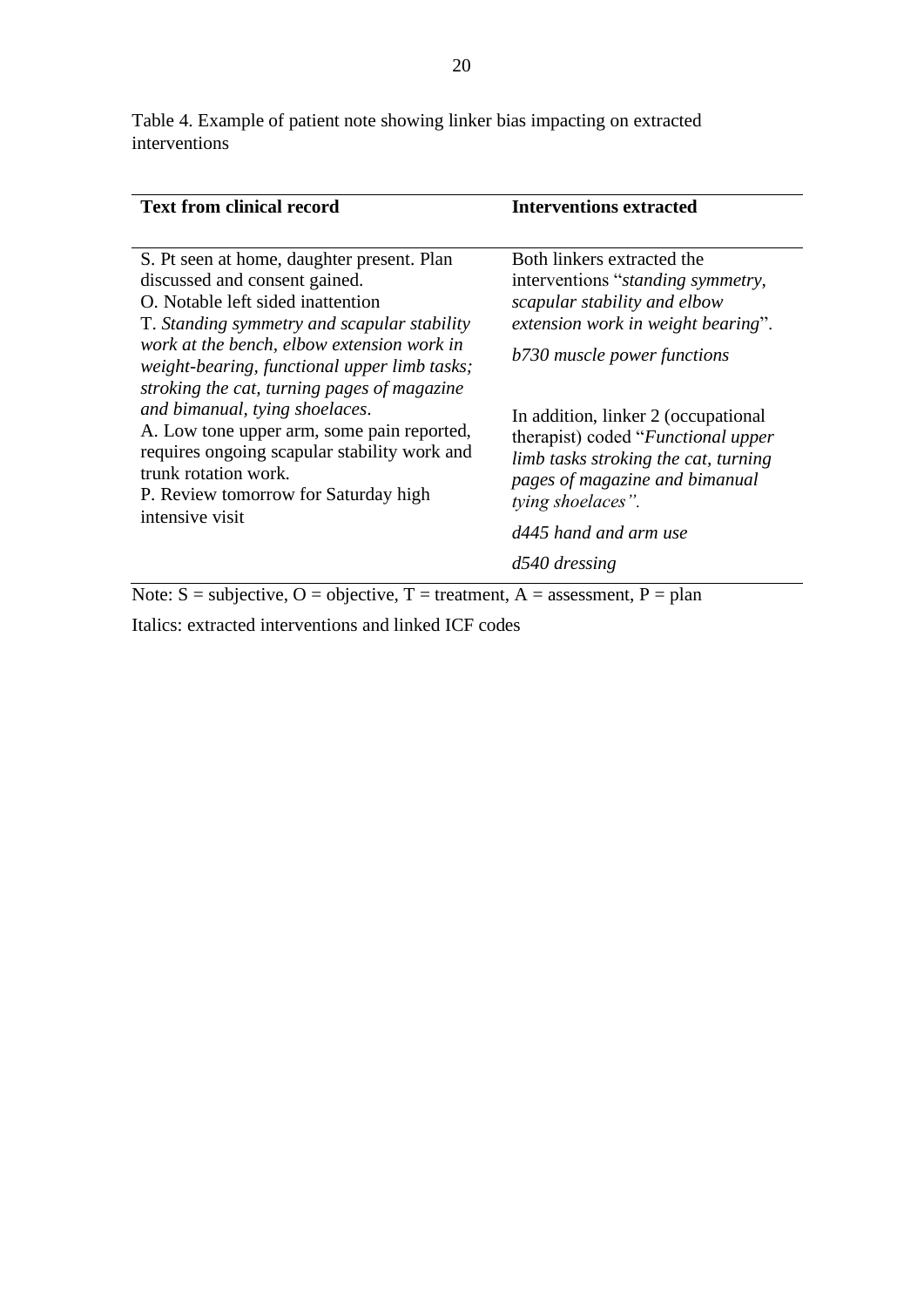Table 5. Differences in coding

| <b>Extracted intervention</b><br>from clinical record        | Linker 1 identified the<br>environment                                          | Linker 2 identified the<br>functional aim of the<br>intervention               |  |
|--------------------------------------------------------------|---------------------------------------------------------------------------------|--------------------------------------------------------------------------------|--|
| Set up permanent<br>shower chair                             | Interpreted aim: equipment<br>so the patient could shower                       | Interpreted aim: Provide<br>chair to help with sitting                         |  |
|                                                              | Coded: e115 products for<br>personal use in daily living                        | Coded: d410 changing basic<br>body position                                    |  |
| Provided education<br>to family on correct<br>use of walking | Interpreted aim: Support to<br>the family to assist the<br>patient with walking | Interpreted aim: The patient<br>walking with frame<br>Coded: d465 walking with |  |
|                                                              | Coded: e310 immediate<br>family                                                 | equipment                                                                      |  |
| Brief and short<br>Warfarin education                        | Interpreted aim: Education to<br>the person on how to take                      | Interpreted aim: Patient to<br>look after health                               |  |
|                                                              |                                                                                 | Coded: d570 looking after<br>one's health                                      |  |
|                                                              | substances for personal<br>consumption                                          |                                                                                |  |
|                                                              | frame and<br>demonstrated use                                                   | medication<br>Coded: e110 products and                                         |  |

Italics: indicate the different aims of the intervention given by the linkers for the same extracted intervention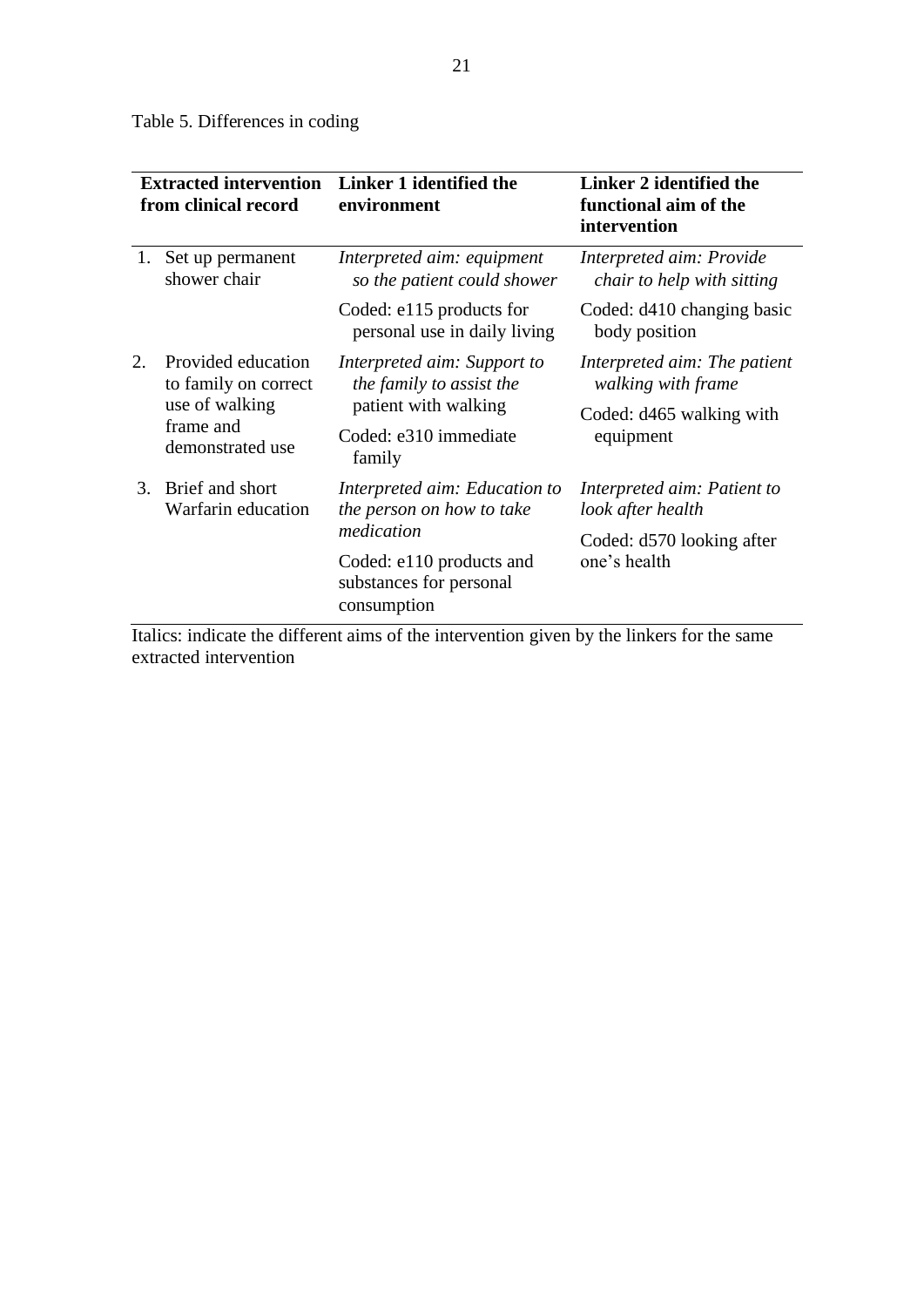| <b>Interventions</b>               | Possible codes that were assigned to this<br>intervention |
|------------------------------------|-----------------------------------------------------------|
| Fatigue management                 | b130 energy and drive functions                           |
|                                    | d240 handling stress                                      |
|                                    | d570 looking after one's health                           |
| Tandem stance held heel to toe for | <b>b</b> 755 balance reactions                            |
| 60 sec L leg leading, 30 sec on R  | $d410$ standing                                           |
| Walking on A and B levels with     | b760 control of voluntary movement                        |
| eyes open and closed               | b755 involuntary movement reaction functions              |
|                                    | d <sub>450</sub> walking                                  |
| Gardening                          | d6505 taking care of plants indoors and outdoors          |
|                                    | d920 recreation and leisure                               |

Table 6. Interventions coded to two or more ICF codes